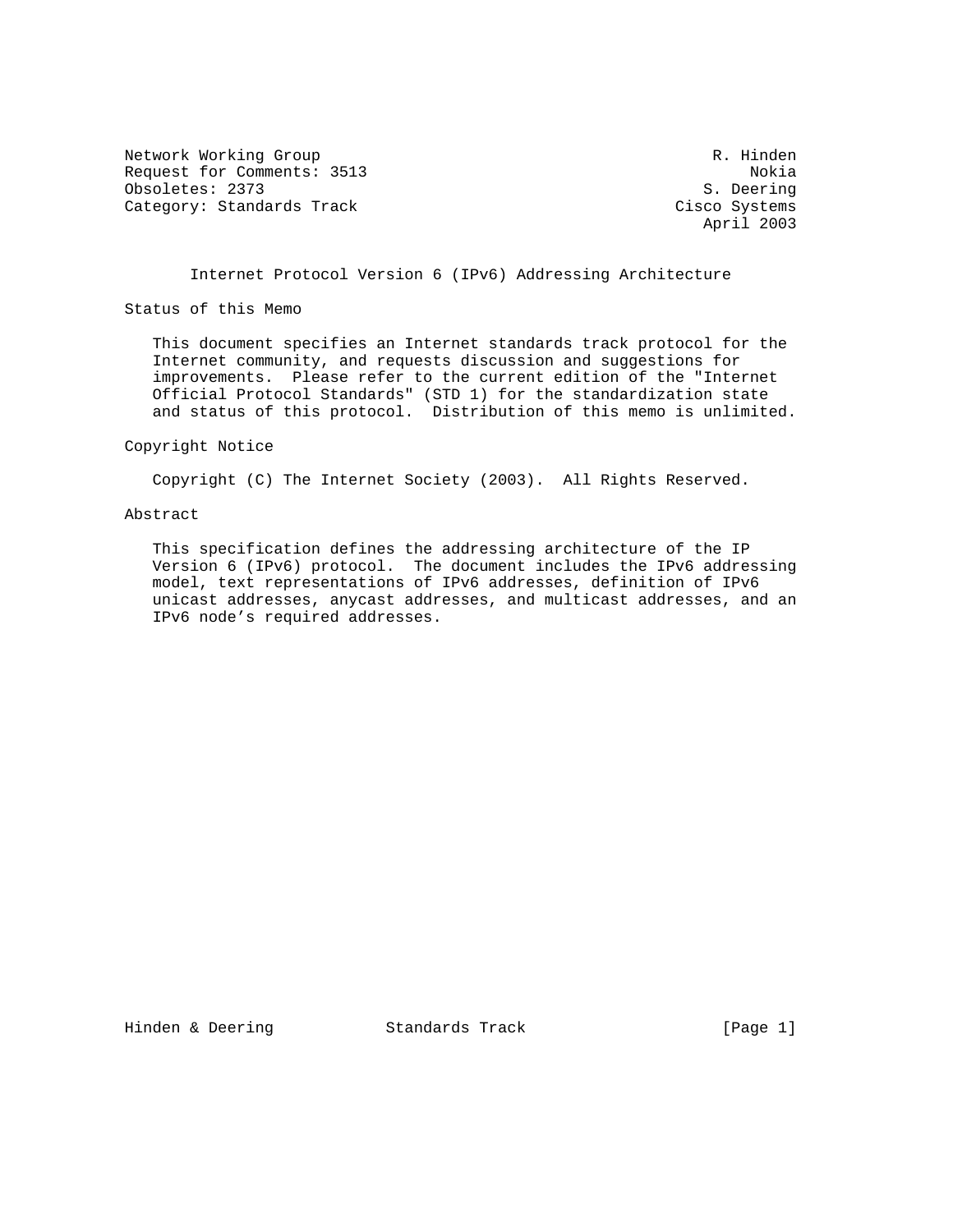| Table of Contents |  |  |  |
|-------------------|--|--|--|
|-------------------|--|--|--|

| 1 <sup>1</sup>                                              |
|-------------------------------------------------------------|
| 2 <sup>1</sup>                                              |
|                                                             |
| 2.2 Text Representation of Addresses4                       |
| 2.3 Text Representation of Address Prefixes5                |
|                                                             |
|                                                             |
|                                                             |
|                                                             |
|                                                             |
| 2.5.4 Global Unicast Addresses10                            |
| 2.5.5 IPv6 Addresses with Embedded IPv4 Addresses10         |
| 2.5.6 Local-use IPv6 Unicast Addresses11                    |
|                                                             |
| 2.6.1 Required Anycast Address13                            |
|                                                             |
| 2.7.1 Pre-Defined Multicast Addresses15                     |
| 2.8 A Node's Required Addresses17                           |
| $\overline{3}$ .                                            |
| 4 <sub>1</sub>                                              |
|                                                             |
|                                                             |
|                                                             |
| APPENDIX A: Creating Modified EUI-64 format Interface IDs21 |
| APPENDIX B: Changes from RFC-237324                         |
|                                                             |
|                                                             |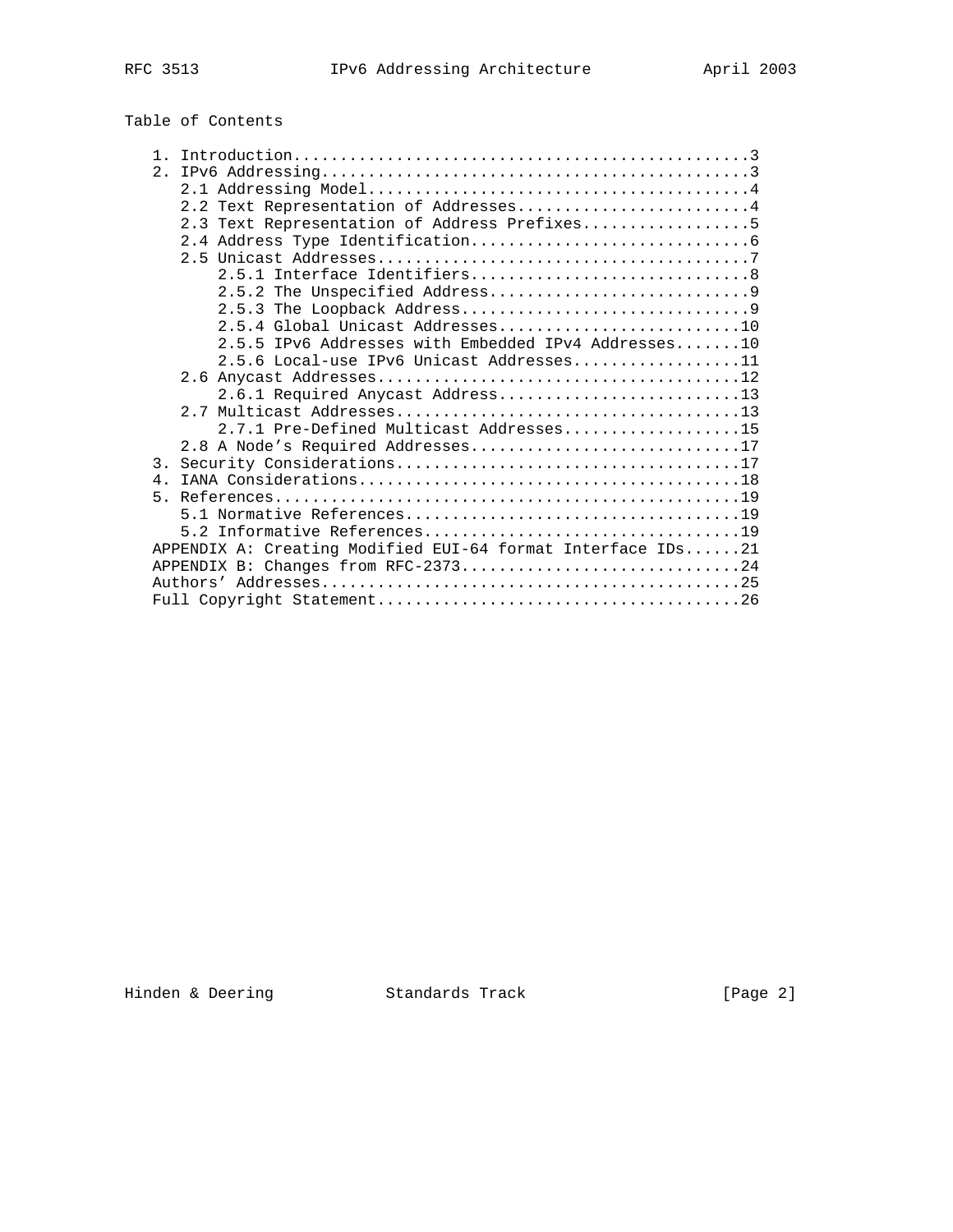1. Introduction

 This specification defines the addressing architecture of the IP Version 6 (IPv6) protocol. It includes the basic formats for the various types of IPv6 addresses (unicast, anycast, and multicast).

 The authors would like to acknowledge the contributions of Paul Francis, Scott Bradner, Jim Bound, Brian Carpenter, Matt Crawford, Deborah Estrin, Roger Fajman, Bob Fink, Peter Ford, Bob Gilligan, Dimitry Haskin, Tom Harsch, Christian Huitema, Tony Li, Greg Minshall, Thomas Narten, Erik Nordmark, Yakov Rekhter, Bill Simpson, Sue Thomson, Markku Savela, and Larry Masinter.

2. IPv6 Addressing

 IPv6 addresses are 128-bit identifiers for interfaces and sets of interfaces (where "interface" is as defined in section 2 of [IPV6]). There are three types of addresses:

- Unicast: An identifier for a single interface. A packet sent to a unicast address is delivered to the interface identified by that address.
- Anycast: An identifier for a set of interfaces (typically belonging to different nodes). A packet sent to an anycast address is delivered to one of the interfaces identified by that address (the "nearest" one, according to the routing protocols' measure of distance).
- Multicast: An identifier for a set of interfaces (typically belonging to different nodes). A packet sent to a multicast address is delivered to all interfaces identified by that address.

 There are no broadcast addresses in IPv6, their function being superseded by multicast addresses.

 In this document, fields in addresses are given a specific name, for example "subnet". When this name is used with the term "ID" for identifier after the name (e.g., "subnet ID"), it refers to the contents of the named field. When it is used with the term "prefix" (e.g., "subnet prefix") it refers to all of the address from the left up to and including this field.

 In IPv6, all zeros and all ones are legal values for any field, unless specifically excluded. Specifically, prefixes may contain, or end with, zero-valued fields.

Hinden & Deering Standards Track [Page 3]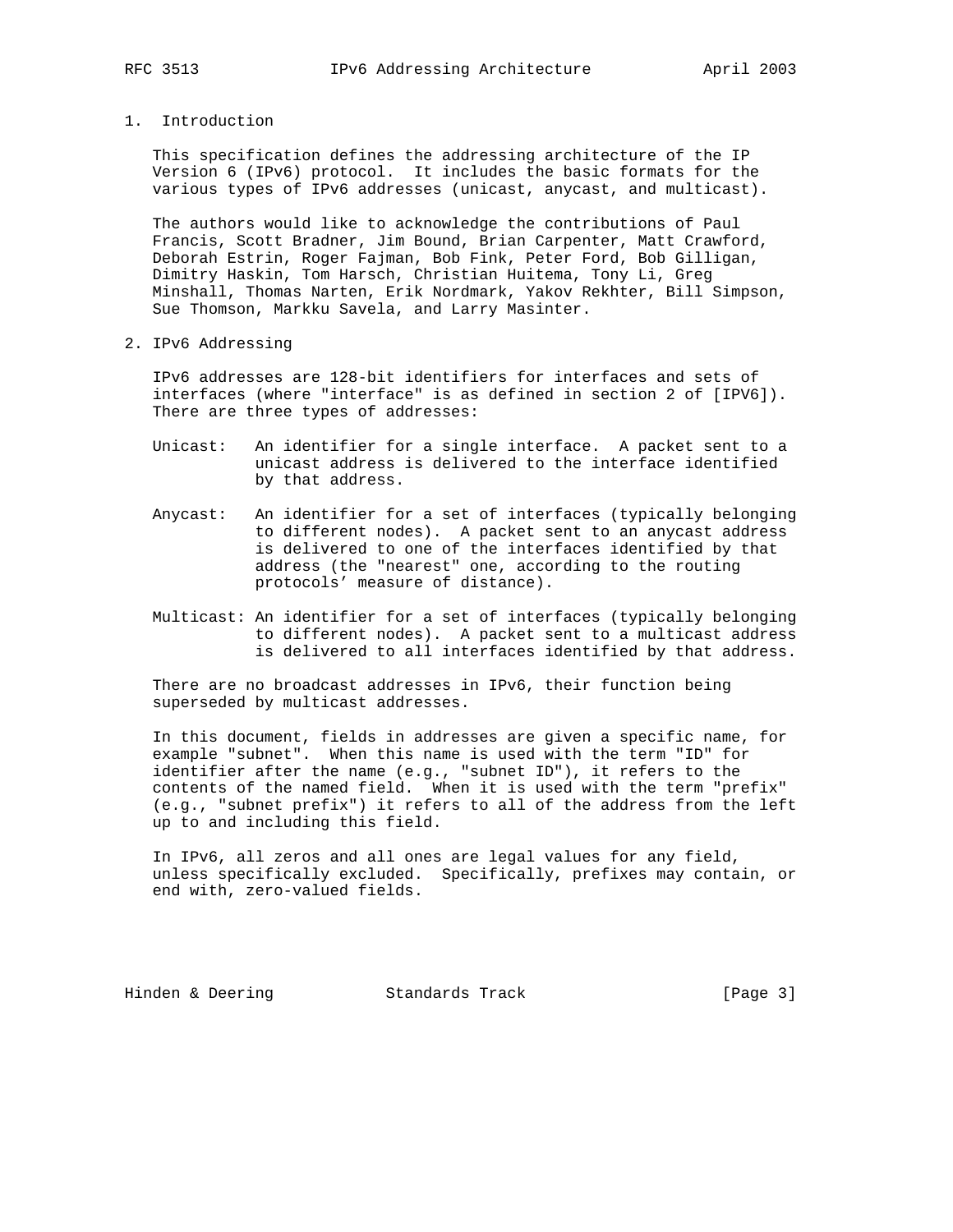#### 2.1 Addressing Model

 IPv6 addresses of all types are assigned to interfaces, not nodes. An IPv6 unicast address refers to a single interface. Since each interface belongs to a single node, any of that node's interfaces' unicast addresses may be used as an identifier for the node.

 All interfaces are required to have at least one link-local unicast address (see section 2.8 for additional required addresses). A single interface may also have multiple IPv6 addresses of any type (unicast, anycast, and multicast) or scope. Unicast addresses with scope greater than link-scope are not needed for interfaces that are not used as the origin or destination of any IPv6 packets to or from non-neighbors. This is sometimes convenient for point-to-point interfaces. There is one exception to this addressing model:

 A unicast address or a set of unicast addresses may be assigned to multiple physical interfaces if the implementation treats the multiple physical interfaces as one interface when presenting it to the internet layer. This is useful for load-sharing over multiple physical interfaces.

 Currently IPv6 continues the IPv4 model that a subnet prefix is associated with one link. Multiple subnet prefixes may be assigned to the same link.

2.2 Text Representation of Addresses

 There are three conventional forms for representing IPv6 addresses as text strings:

 1. The preferred form is x:x:x:x:x:x:x:x, where the 'x's are the hexadecimal values of the eight 16-bit pieces of the address.

Examples:

FEDC:BA98:7654:3210:FEDC:BA98:7654:3210

1080:0:0:0:8:800:200C:417A

 Note that it is not necessary to write the leading zeros in an individual field, but there must be at least one numeral in every field (except for the case described in 2.).

 2. Due to some methods of allocating certain styles of IPv6 addresses, it will be common for addresses to contain long strings of zero bits. In order to make writing addresses containing zero bits easier a special syntax is available to compress the zeros.

Hinden & Deering Standards Track [Page 4]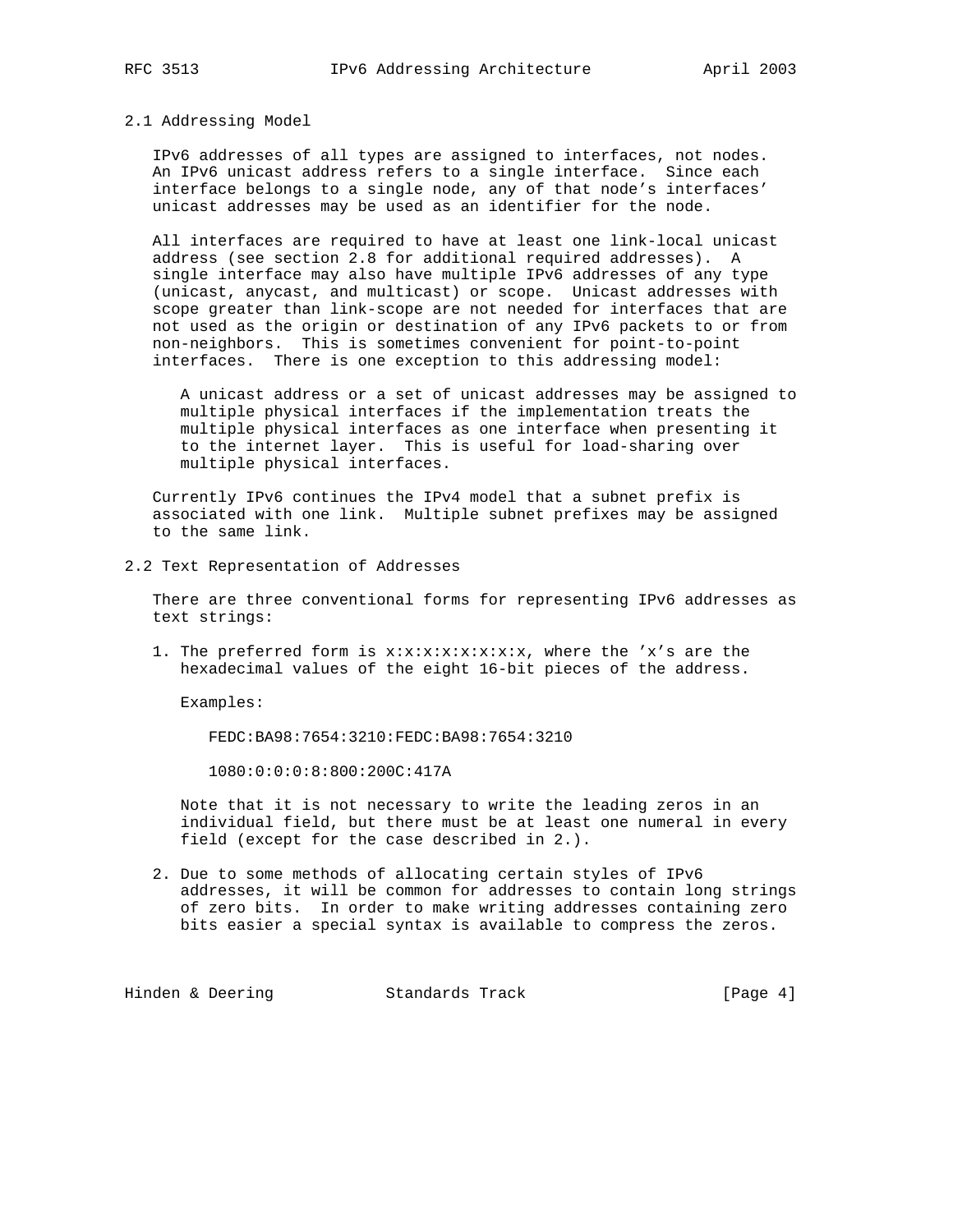The use of "::" indicates one or more groups of 16 bits of zeros. The "::" can only appear once in an address. The "::" can also be used to compress leading or trailing zeros in an address.

For example, the following addresses:

| $1080:0:0:0:8:800:200C:417A$ a unicast address |                           |
|------------------------------------------------|---------------------------|
| FF01:0:0:0:0:0:0:0:101                         | a multicast address       |
| 0:0:0:0:0:0:0:0:1                              | the loopback address      |
| 0:0:0:0:0:0:0:0:0                              | the unspecified addresses |
|                                                |                           |

may be represented as:

| 1080::8::800::200C::417A | a unicast address         |
|--------------------------|---------------------------|
| FF01::101                | a multicast address       |
| $\mathbf{1}$ : 1         | the loopback address      |
| $\cdot$ :                | the unspecified addresses |
|                          |                           |

 3. An alternative form that is sometimes more convenient when dealing with a mixed environment of IPv4 and IPv6 nodes is x:x:x:x:x:x:d.d.d.d, where the 'x's are the hexadecimal values of the six high-order 16-bit pieces of the address, and the 'd's are the decimal values of the four low-order 8-bit pieces of the address (standard IPv4 representation). Examples:

0:0:0:0:0:0:13.1.68.3

0:0:0:0:0:FFFF:129.144.52.38

or in compressed form:

::13.1.68.3

::FFFF:129.144.52.38

2.3 Text Representation of Address Prefixes

 The text representation of IPv6 address prefixes is similar to the way IPv4 addresses prefixes are written in CIDR notation [CIDR]. An IPv6 address prefix is represented by the notation:

ipv6-address/prefix-length

where

 ipv6-address is an IPv6 address in any of the notations listed in section 2.2.

| Hinden & Deering<br>Standards Track | [Page $5$ ] |
|-------------------------------------|-------------|
|-------------------------------------|-------------|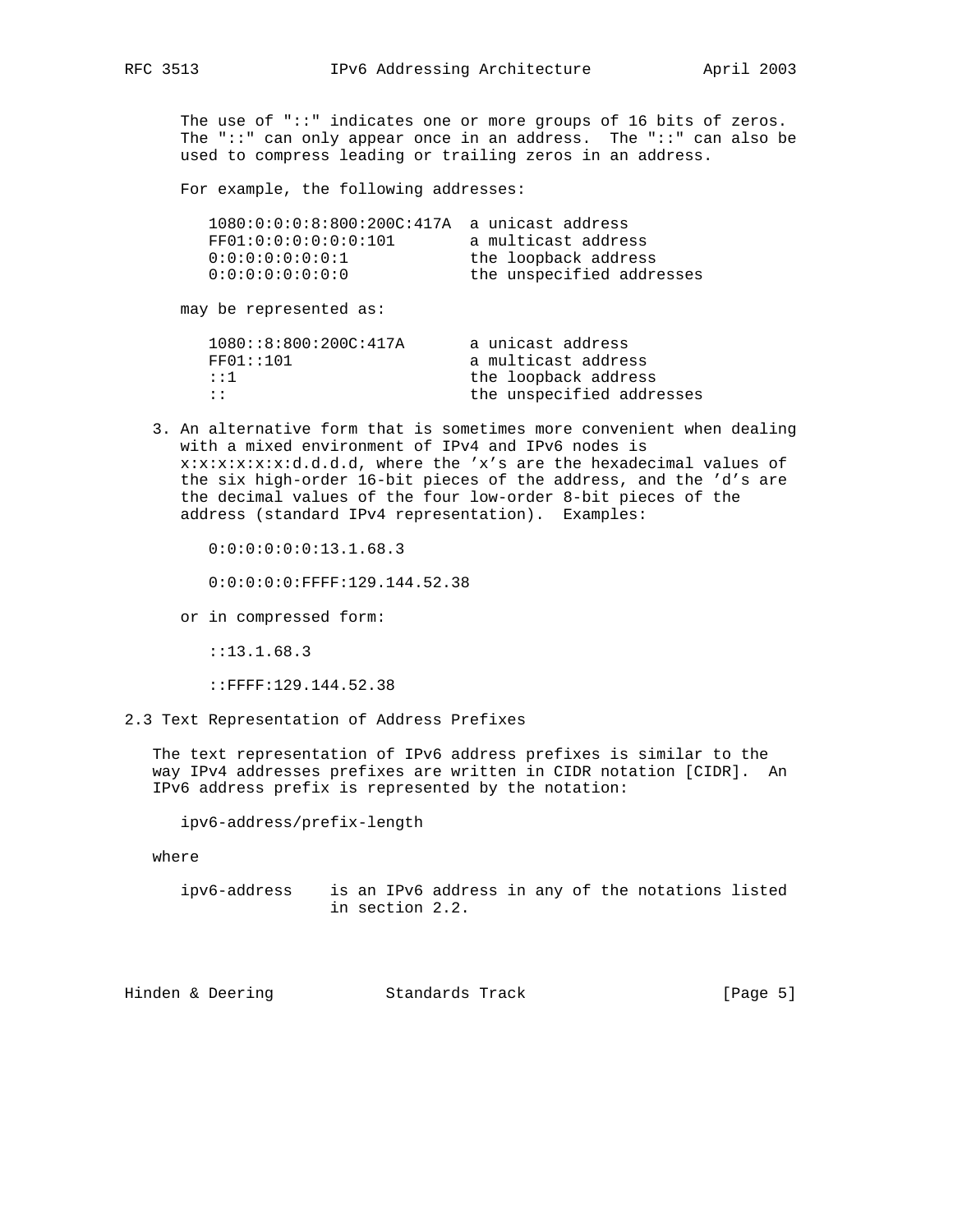prefix-length is a decimal value specifying how many of the leftmost contiguous bits of the address comprise the prefix.

 For example, the following are legal representations of the 60-bit prefix 12AB00000000CD3 (hexadecimal):

 12AB:0000:0000:CD30:0000:0000:0000:0000/60 12AB::CD30:0:0:0:0/60 12AB:0:0:CD30::/60

The following are NOT legal representations of the above prefix:

 12AB:0:0:CD3/60 may drop leading zeros, but not trailing zeros, within any 16-bit chunk of the address

- 12AB::CD30/60 address to left of "/" expands to 12AB:0000:0000:0000:0000:000:0000:CD30
- 12AB::CD3/60 address to left of "/" expands to 12AB:0000:0000:0000:0000:000:0000:0CD3

 When writing both a node address and a prefix of that node address (e.g., the node's subnet prefix), the two can combined as follows:

 the node address 12AB:0:0:CD30:123:4567:89AB:CDEF and its subnet number 12AB:0:0:CD30::/60

can be abbreviated as 12AB:0:0:CD30:123:4567:89AB:CDEF/60

### 2.4 Address Type Identification

 The type of an IPv6 address is identified by the high-order bits of the address, as follows:

| Address type       | Binary prefix     | IPv6 notation | Section |
|--------------------|-------------------|---------------|---------|
|                    |                   |               |         |
| Unspecified        | $000$ (128 bits)  | : : /128      | 2.5.2   |
| Loopback           | $001$ (128 bits)  | : 1/128       | 2.5.3   |
| Multicast          | 11111111          | FF00::/8      | 2.7     |
| Link-local unicast | 1111111010        | FE80:'/10     | 2.5.6   |
| Site-local unicast | 1111111011        | FEC0:'/10     | 2.5.6   |
| Global unicast     | (everything else) |               |         |

 Anycast addresses are taken from the unicast address spaces (of any scope) and are not syntactically distinguishable from unicast addresses.

| Hinden & Deering<br>Standards Track | [Page 6] |
|-------------------------------------|----------|
|-------------------------------------|----------|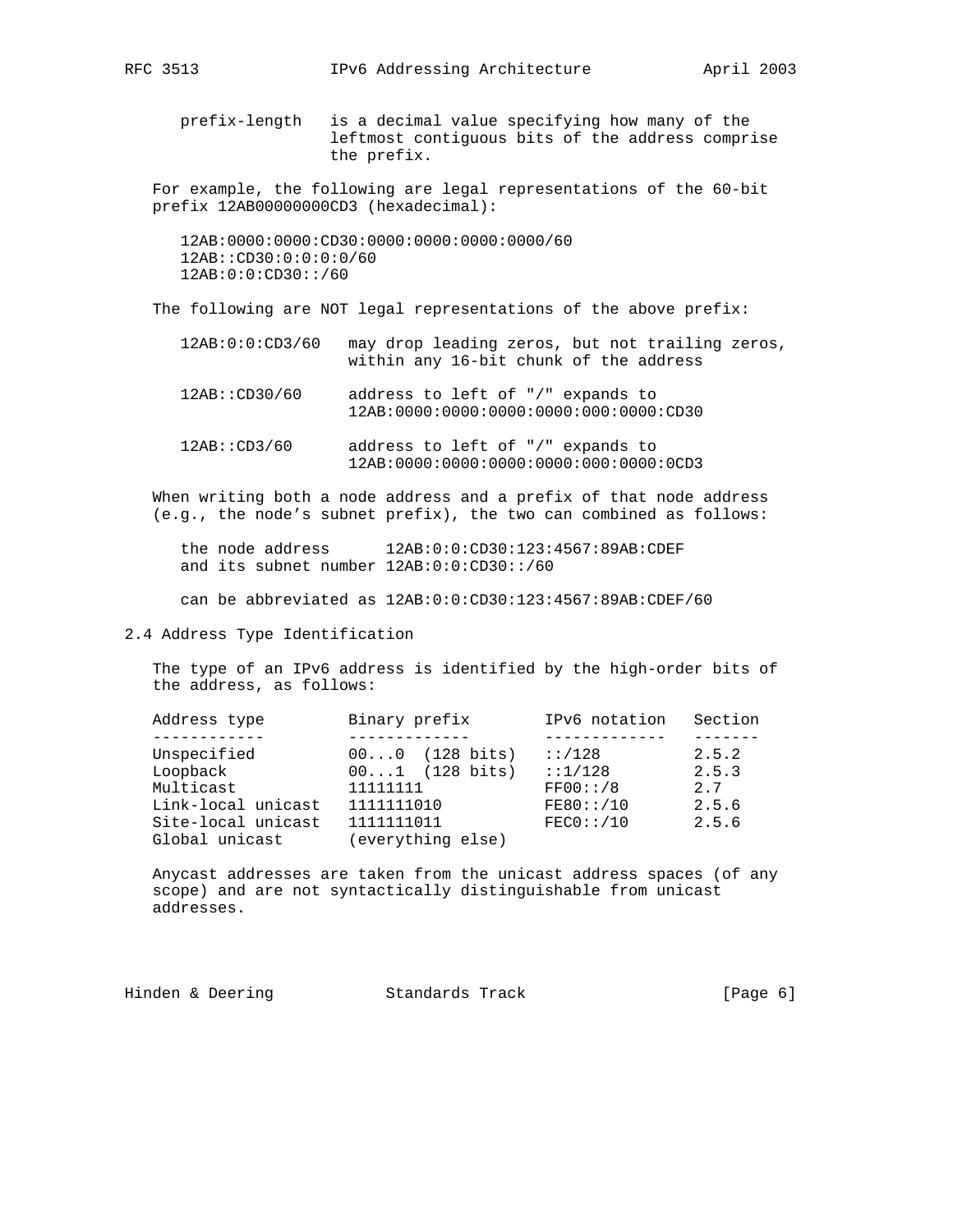The general format of global unicast addresses is described in section 2.5.4. Some special-purpose subtypes of global unicast addresses which contain embedded IPv4 addresses (for the purposes of IPv4-IPv6 interoperation) are described in section 2.5.5.

 Future specifications may redefine one or more sub-ranges of the global unicast space for other purposes, but unless and until that happens, implementations must treat all addresses that do not start with any of the above-listed prefixes as global unicast addresses.

2.5 Unicast Addresses

 IPv6 unicast addresses are aggregable with prefixes of arbitrary bit-length similar to IPv4 addresses under Classless Interdomain Routing.

 There are several types of unicast addresses in IPv6, in particular global unicast, site-local unicast, and link-local unicast. There are also some special-purpose subtypes of global unicast, such as IPv6 addresses with embedded IPv4 addresses or encoded NSAP addresses. Additional address types or subtypes can be defined in the future.

 IPv6 nodes may have considerable or little knowledge of the internal structure of the IPv6 address, depending on the role the node plays (for instance, host versus router). At a minimum, a node may consider that unicast addresses (including its own) have no internal structure:

| 128 bits     |
|--------------|
| node address |
|              |

 A slightly sophisticated host (but still rather simple) may additionally be aware of subnet prefix(es) for the link(s) it is attached to, where different addresses may have different values for n:

| n bits        | 128-n bits     |
|---------------|----------------|
| subnet prefix | ' interface ID |
|               |                |

 Though a very simple router may have no knowledge of the internal structure of IPv6 unicast addresses, routers will more generally have knowledge of one or more of the hierarchical boundaries for the operation of routing protocols. The known boundaries will differ

Hinden & Deering Standards Track [Page 7]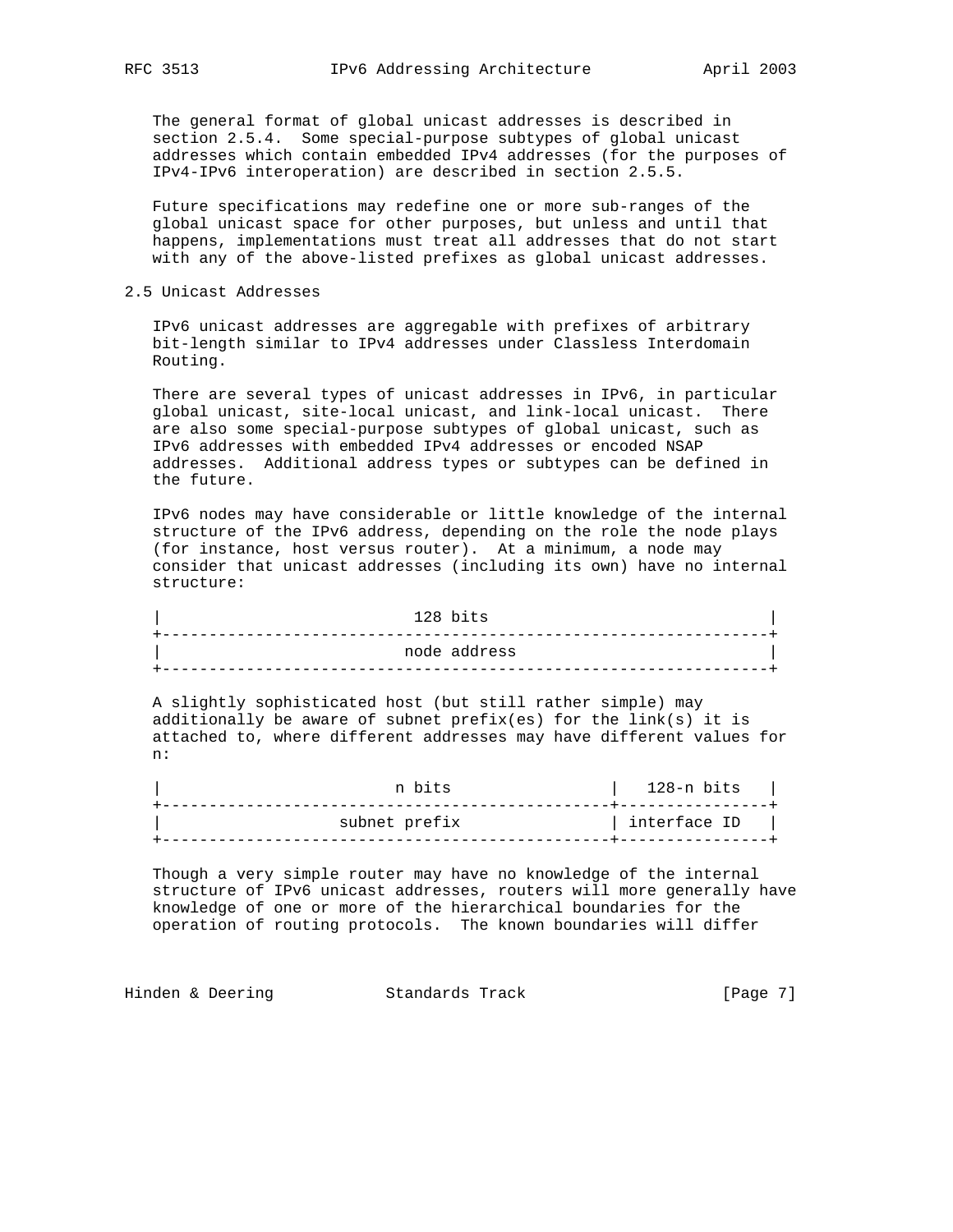from router to router, depending on what positions the router holds in the routing hierarchy.

2.5.1 Interface Identifiers

 Interface identifiers in IPv6 unicast addresses are used to identify interfaces on a link. They are required to be unique within a subnet prefix. It is recommended that the same interface identifier not be assigned to different nodes on a link. They may also be unique over a broader scope. In some cases an interface's identifier will be derived directly from that interface's link-layer address. The same interface identifier may be used on multiple interfaces on a single node, as long as they are attached to different subnets.

 Note that the uniqueness of interface identifiers is independent of the uniqueness of IPv6 addresses. For example, a global unicast address may be created with a non-global scope interface identifier and a site-local address may be created with a global scope interface identifier.

 For all unicast addresses, except those that start with binary value 000, Interface IDs are required to be 64 bits long and to be constructed in Modified EUI-64 format.

 Modified EUI-64 format based Interface identifiers may have global scope when derived from a global token (e.g., IEEE 802 48-bit MAC or IEEE EUI-64 identifiers [EUI64]) or may have local scope where a global token is not available (e.g., serial links, tunnel end-points, etc.) or where global tokens are undesirable (e.g., temporary tokens for privacy [PRIV]).

 Modified EUI-64 format interface identifiers are formed by inverting the "u" bit (universal/local bit in IEEE EUI-64 terminology) when forming the interface identifier from IEEE EUI-64 identifiers. In the resulting Modified EUI-64 format the "u" bit is set to one (1) to indicate global scope, and it is set to zero (0) to indicate local scope. The first three octets in binary of an IEEE EUI-64 identifier are as follows:

0 0 0 0 1 1 2 |0 7 8 5 6 3| +----+----+----+----+----+----+ |cccc|ccug|cccc|cccc|cccc|cccc| +----+----+----+----+----+----+

 written in Internet standard bit-order , where "u" is the universal/local bit, "g" is the individual/group bit, and "c" are the bits of the company\_id. Appendix A: "Creating Modified EUI-64 format

Hinden & Deering Standards Track [Page 8]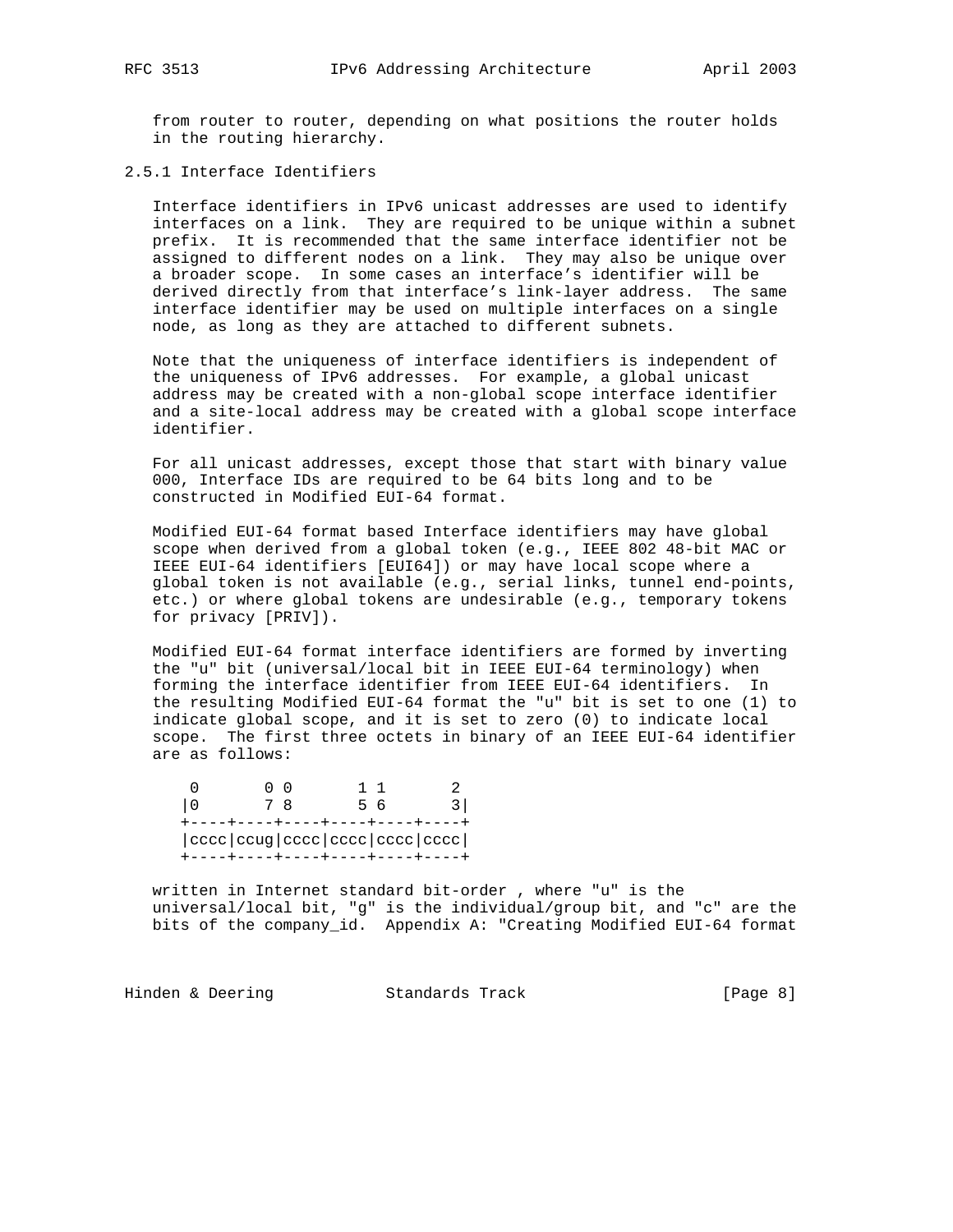Interface Identifiers" provides examples on the creation of Modified EUI-64 format based interface identifiers.

 The motivation for inverting the "u" bit when forming an interface identifier is to make it easy for system administrators to hand configure non-global identifiers when hardware tokens are not available. This is expected to be case for serial links, tunnel end points, etc. The alternative would have been for these to be of the form 0200:0:0:1, 0200:0:0:2, etc., instead of the much simpler 1, 2, etc.

 The use of the universal/local bit in the Modified EUI-64 format identifier is to allow development of future technology that can take advantage of interface identifiers with global scope.

 The details of forming interface identifiers are defined in the appropriate "IPv6 over <link>" specification such as "IPv6 over Ethernet" [ETHER], "IPv6 over FDDI" [FDDI], etc.

2.5.2 The Unspecified Address

 The address 0:0:0:0:0:0:0:0 is called the unspecified address. It must never be assigned to any node. It indicates the absence of an address. One example of its use is in the Source Address field of any IPv6 packets sent by an initializing host before it has learned its own address.

 The unspecified address must not be used as the destination address of IPv6 packets or in IPv6 Routing Headers. An IPv6 packet with a source address of unspecified must never be forwarded by an IPv6 router.

#### 2.5.3 The Loopback Address

 The unicast address 0:0:0:0:0:0:0:1 is called the loopback address. It may be used by a node to send an IPv6 packet to itself. It may never be assigned to any physical interface. It is treated as having link-local scope, and may be thought of as the link-local unicast address of a virtual interface (typically called "the loopback interface") to an imaginary link that goes nowhere.

 The loopback address must not be used as the source address in IPv6 packets that are sent outside of a single node. An IPv6 packet with a destination address of loopback must never be sent outside of a single node and must never be forwarded by an IPv6 router. A packet received on an interface with destination address of loopback must be dropped.

Hinden & Deering Standards Track [Page 9]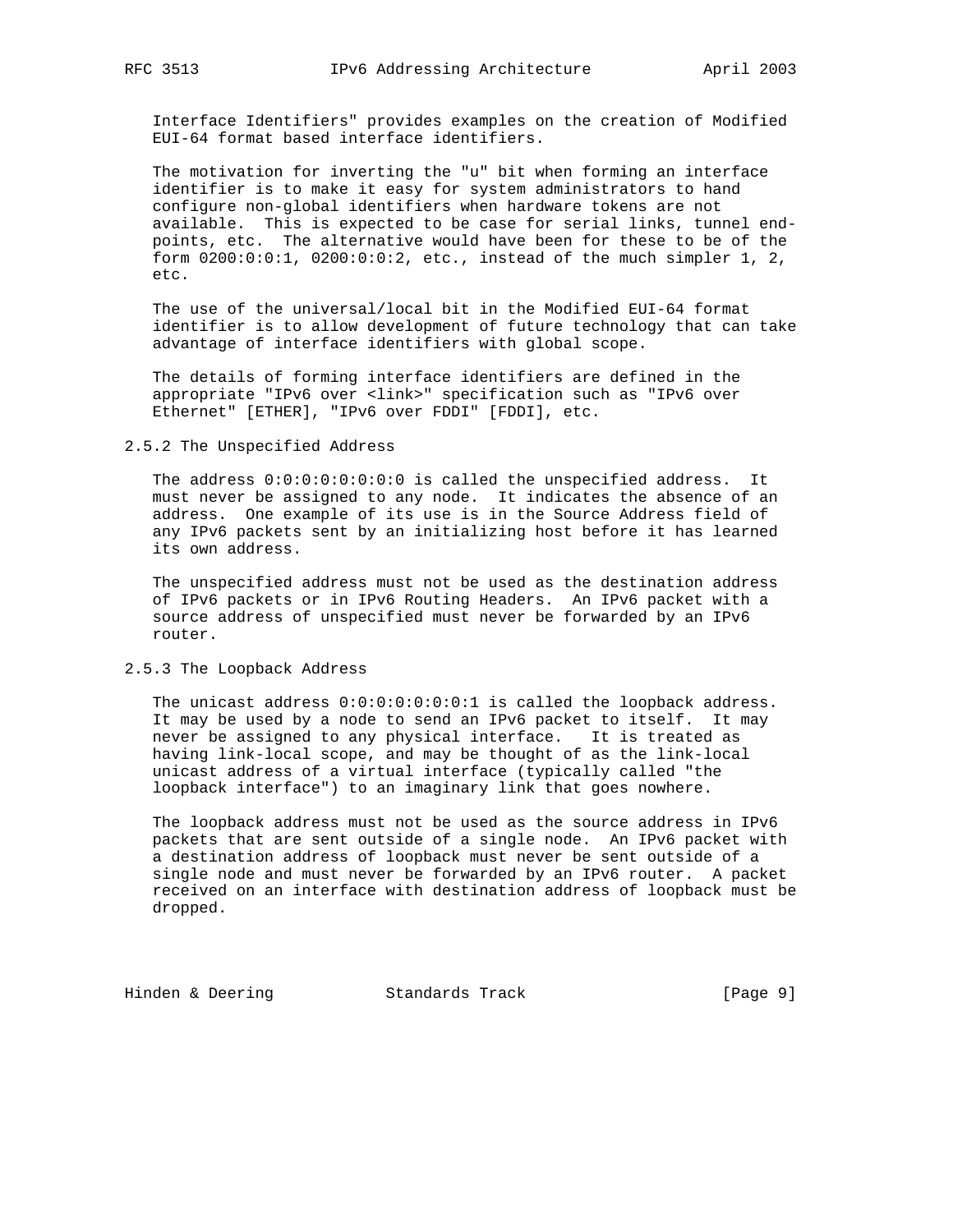# 2.5.4 Global Unicast Addresses

The general format for IPv6 global unicast addresses is as follows:

| n bits                            | m bits | 128-n-m bits |  |
|-----------------------------------|--------|--------------|--|
| qlobal routing prefix   subnet ID |        | interface ID |  |

where the global routing prefix is a (typically hierarchically structured) value assigned to a site (a cluster of subnets/links), the subnet ID is an identifier of a link within the site, and the interface ID is as defined in section 2.5.1.

 All global unicast addresses other than those that start with binary 000 have a 64-bit interface ID field (i.e.,  $n + m = 64$ ), formatted as described in section 2.5.1. Global unicast addresses that start with binary 000 have no such constraint on the size or structure of the interface ID field.

 Examples of global unicast addresses that start with binary 000 are the IPv6 address with embedded IPv4 addresses described in section 2.5.5 and the IPv6 address containing encoded NSAP addresses specified in [NSAP]. An example of global addresses starting with a binary value other than 000 (and therefore having a 64-bit interface ID field) can be found in [AGGR].

#### 2.5.5 IPv6 Addresses with Embedded IPv4 Addresses

 The IPv6 transition mechanisms [TRAN] include a technique for hosts and routers to dynamically tunnel IPv6 packets over IPv4 routing infrastructure. IPv6 nodes that use this technique are assigned special IPv6 unicast addresses that carry a global IPv4 address in the low-order 32 bits. This type of address is termed an "IPv4 compatible IPv6 address" and has the format:

|        | 80 bits                 | 16 I | 32 bits |  |
|--------|-------------------------|------|---------|--|
| . 0000 | 0000 0000  IPv4 address |      |         |  |

 Note: The IPv4 address used in the "IPv4-compatible IPv6 address" must be a globally-unique IPv4 unicast address.

 A second type of IPv6 address which holds an embedded IPv4 address is also defined. This address type is used to represent the addresses of IPv4 nodes as IPv6 addresses. This type of address is termed an "IPv4-mapped IPv6 address" and has the format:

Hinden & Deering Standards Track [Page 10]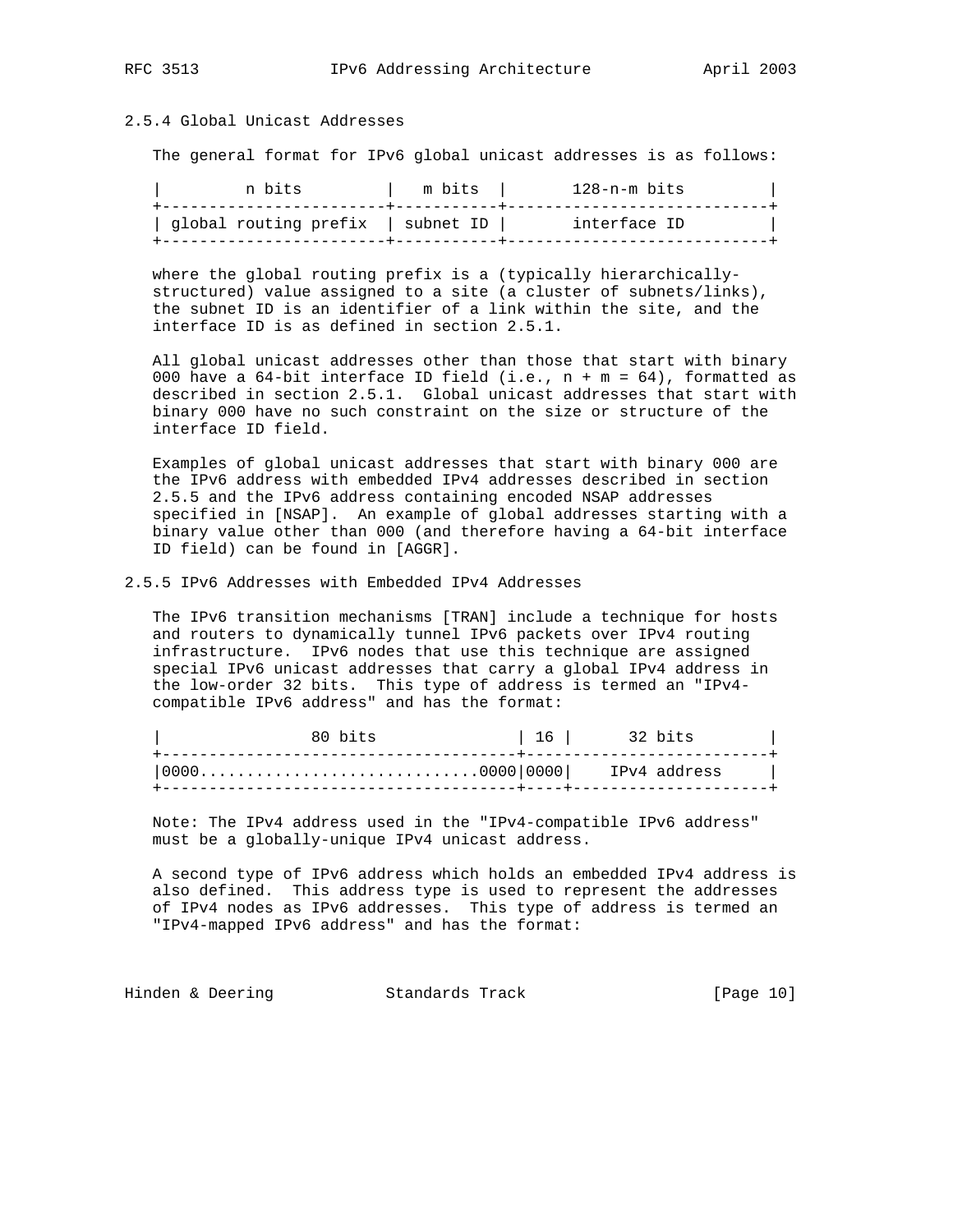| 80 hits                          | 16 | 32 bits |
|----------------------------------|----|---------|
| 0000 FFFF  IPv4 address<br>'0000 |    |         |

2.5.6 Local-Use IPv6 Unicast Addresses

 There are two types of local-use unicast addresses defined. These are Link-Local and Site-Local. The Link-Local is for use on a single link and the Site-Local is for use in a single site. Link-Local addresses have the following format:

| bits       | 54 bits | 64 bits      |  |
|------------|---------|--------------|--|
| 1111111010 |         | interface ID |  |

 Link-Local addresses are designed to be used for addressing on a single link for purposes such as automatic address configuration, neighbor discovery, or when no routers are present.

 Routers must not forward any packets with link-local source or destination addresses to other links.

Site-Local addresses have the following format:

| bits           | 54 bits   | 64 bits      |  |
|----------------|-----------|--------------|--|
| ا 1111111011 ا | subnet ID | interface ID |  |

 Site-local addresses are designed to be used for addressing inside of a site without the need for a global prefix. Although a subnet ID may be up to 54-bits long, it is expected that globally-connected sites will use the same subnet IDs for site-local and global prefixes.

 Routers must not forward any packets with site-local source or destination addresses outside of the site.

Hinden & Deering Standards Track [Page 11]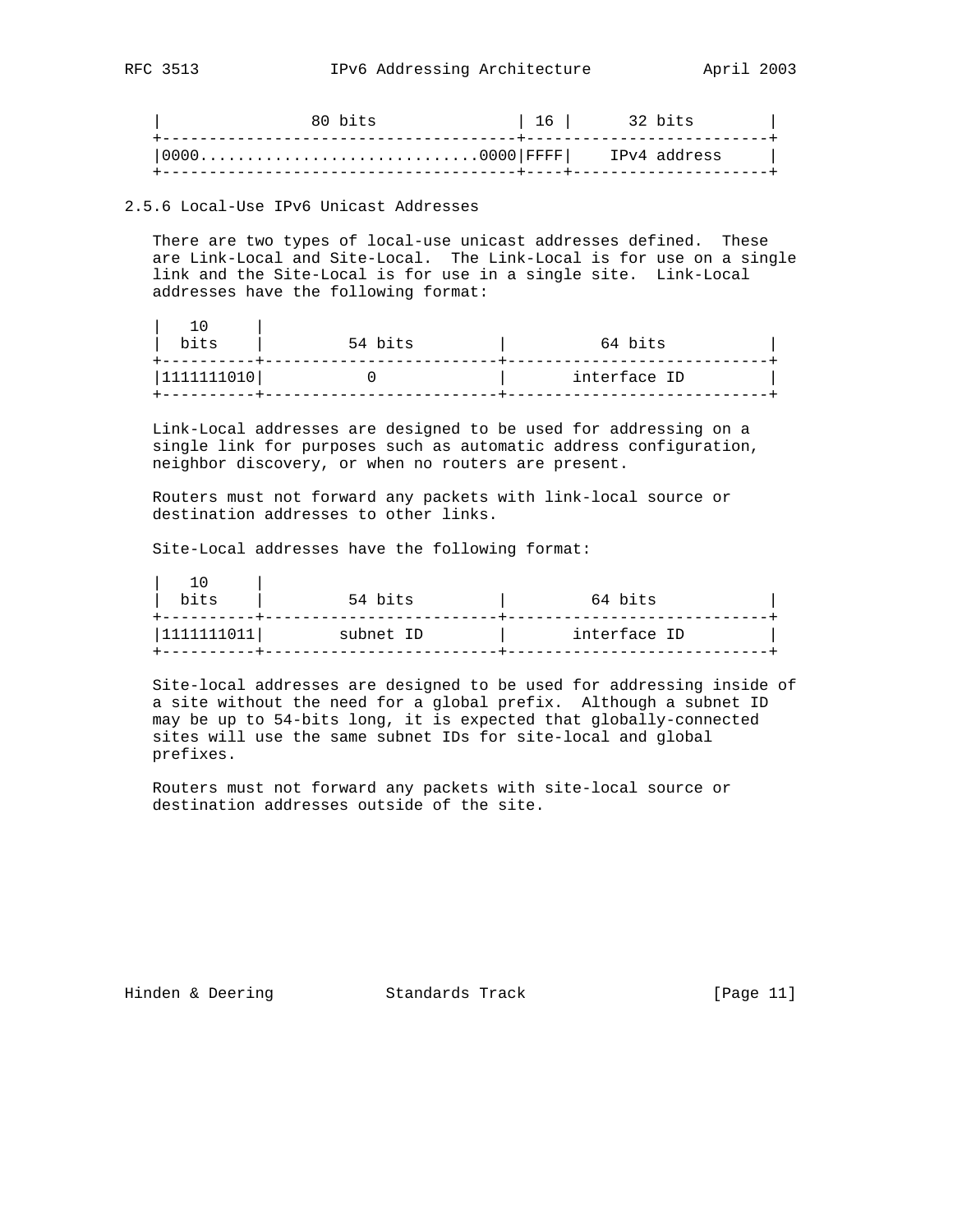#### 2.6 Anycast Addresses

 An IPv6 anycast address is an address that is assigned to more than one interface (typically belonging to different nodes), with the property that a packet sent to an anycast address is routed to the "nearest" interface having that address, according to the routing protocols' measure of distance.

 Anycast addresses are allocated from the unicast address space, using any of the defined unicast address formats. Thus, anycast addresses are syntactically indistinguishable from unicast addresses. When a unicast address is assigned to more than one interface, thus turning it into an anycast address, the nodes to which the address is assigned must be explicitly configured to know that it is an anycast address.

 For any assigned anycast address, there is a longest prefix P of that address that identifies the topological region in which all interfaces belonging to that anycast address reside. Within the region identified by P, the anycast address must be maintained as a separate entry in the routing system (commonly referred to as a "host route"); outside the region identified by P, the anycast address may be aggregated into the routing entry for prefix P.

 Note that in the worst case, the prefix P of an anycast set may be the null prefix, i.e., the members of the set may have no topological locality. In that case, the anycast address must be maintained as a separate routing entry throughout the entire internet, which presents a severe scaling limit on how many such "global" anycast sets may be supported. Therefore, it is expected that support for global anycast sets may be unavailable or very restricted.

 One expected use of anycast addresses is to identify the set of routers belonging to an organization providing internet service. Such addresses could be used as intermediate addresses in an IPv6 Routing header, to cause a packet to be delivered via a particular service provider or sequence of service providers.

 Some other possible uses are to identify the set of routers attached to a particular subnet, or the set of routers providing entry into a particular routing domain.

 There is little experience with widespread, arbitrary use of internet anycast addresses, and some known complications and hazards when using them in their full generality [ANYCST]. Until more experience has been gained and solutions are specified, the following restrictions are imposed on IPv6 anycast addresses:

Hinden & Deering Standards Track [Page 12]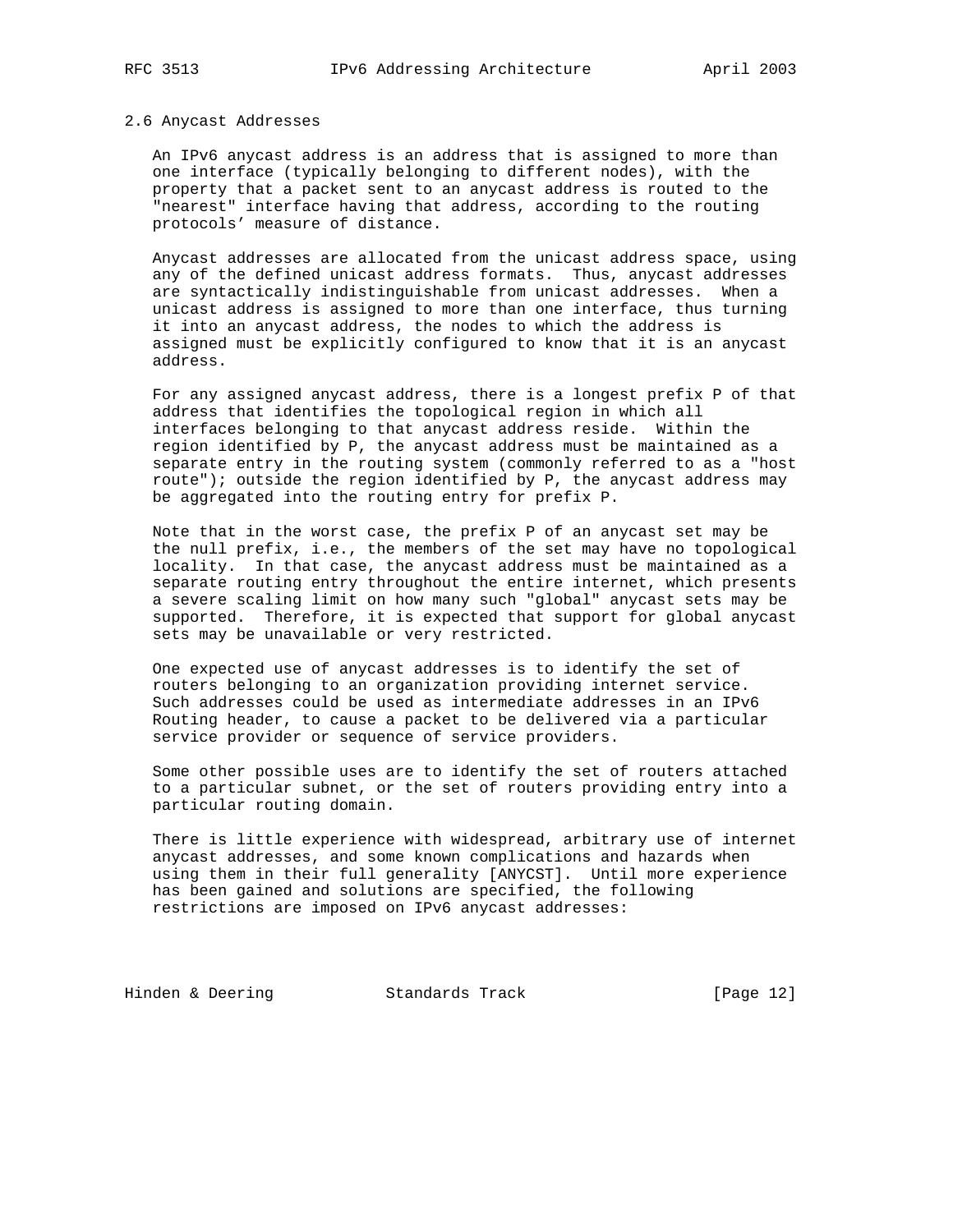- o An anycast address must not be used as the source address of an IPv6 packet.
- o An anycast address must not be assigned to an IPv6 host, that is, it may be assigned to an IPv6 router only.

2.6.1 Required Anycast Address

 The Subnet-Router anycast address is predefined. Its format is as follows:

| n bits        | 128-n bits     |  |
|---------------|----------------|--|
| subnet prefix | 00000000000000 |  |
|               |                |  |

 The "subnet prefix" in an anycast address is the prefix which identifies a specific link. This anycast address is syntactically the same as a unicast address for an interface on the link with the interface identifier set to zero.

 Packets sent to the Subnet-Router anycast address will be delivered to one router on the subnet. All routers are required to support the Subnet-Router anycast addresses for the subnets to which they have interfaces.

 The subnet-router anycast address is intended to be used for applications where a node needs to communicate with any one of the set of routers.

### 2.7 Multicast Addresses

 An IPv6 multicast address is an identifier for a group of interfaces (typically on different nodes). An interface may belong to any number of multicast groups. Multicast addresses have the following format:

|                            |  | 112 bits |
|----------------------------|--|----------|
| $ 11111111 $ flgs $ scop $ |  | qroup ID |
|                            |  |          |

 binary 11111111 at the start of the address identifies the address as being a multicast address.

|  |  |  |                           | $+ - + - + - + - +$  |
|--|--|--|---------------------------|----------------------|
|  |  |  | flgs is a set of 4 flags: | $ 0 0 0 \texttt{T} $ |
|  |  |  |                           | キーキーキーキーキ            |

Hinden & Deering Standards Track [Page 13]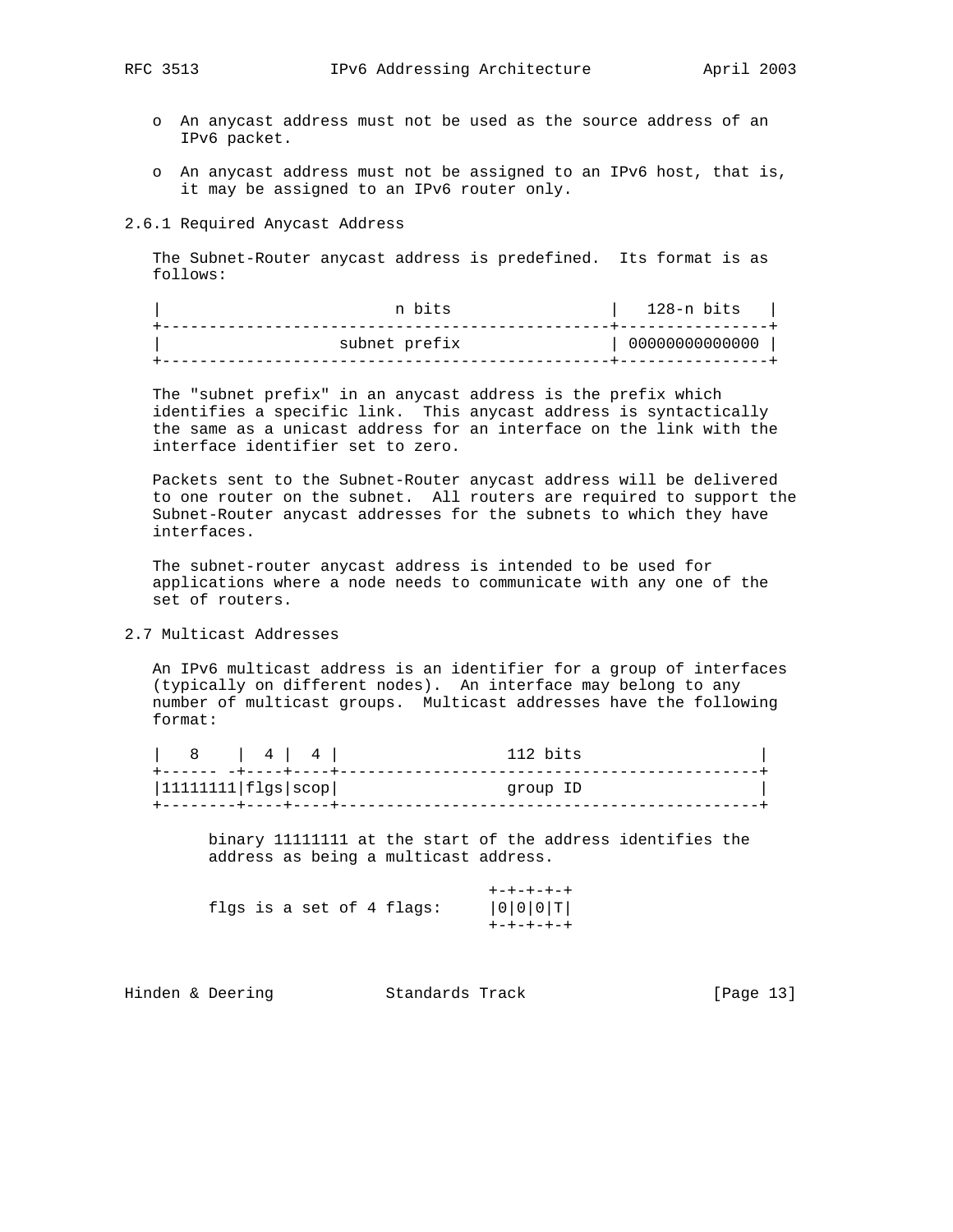The high-order 3 flags are reserved, and must be initialized to 0.

 T = 0 indicates a permanently-assigned ("well-known") multicast address, assigned by the Internet Assigned Number Authority (IANA).

 T = 1 indicates a non-permanently-assigned ("transient") multicast address.

 scop is a 4-bit multicast scope value used to limit the scope of the multicast group. The values are:

- 0 reserved
- 1 interface-local scope
- 2 link-local scope
- 3 reserved
- 4 admin-local scope
- 5 site-local scope
- 6 (unassigned)
- 7 (unassigned)
- 8 organization-local scope
- 9 (unassigned)
- A (unassigned)
- B (unassigned)
- C (unassigned)
- D (unassigned)
- E global scope
- F reserved

 interface-local scope spans only a single interface on a node, and is useful only for loopback transmission of multicast.

 link-local and site-local multicast scopes span the same topological regions as the corresponding unicast scopes.

 admin-local scope is the smallest scope that must be administratively configured, i.e., not automatically derived from physical connectivity or other, non- multicast-related configuration.

 organization-local scope is intended to span multiple sites belonging to a single organization.

 scopes labeled "(unassigned)" are available for administrators to define additional multicast regions.

Hinden & Deering Standards Track [Page 14]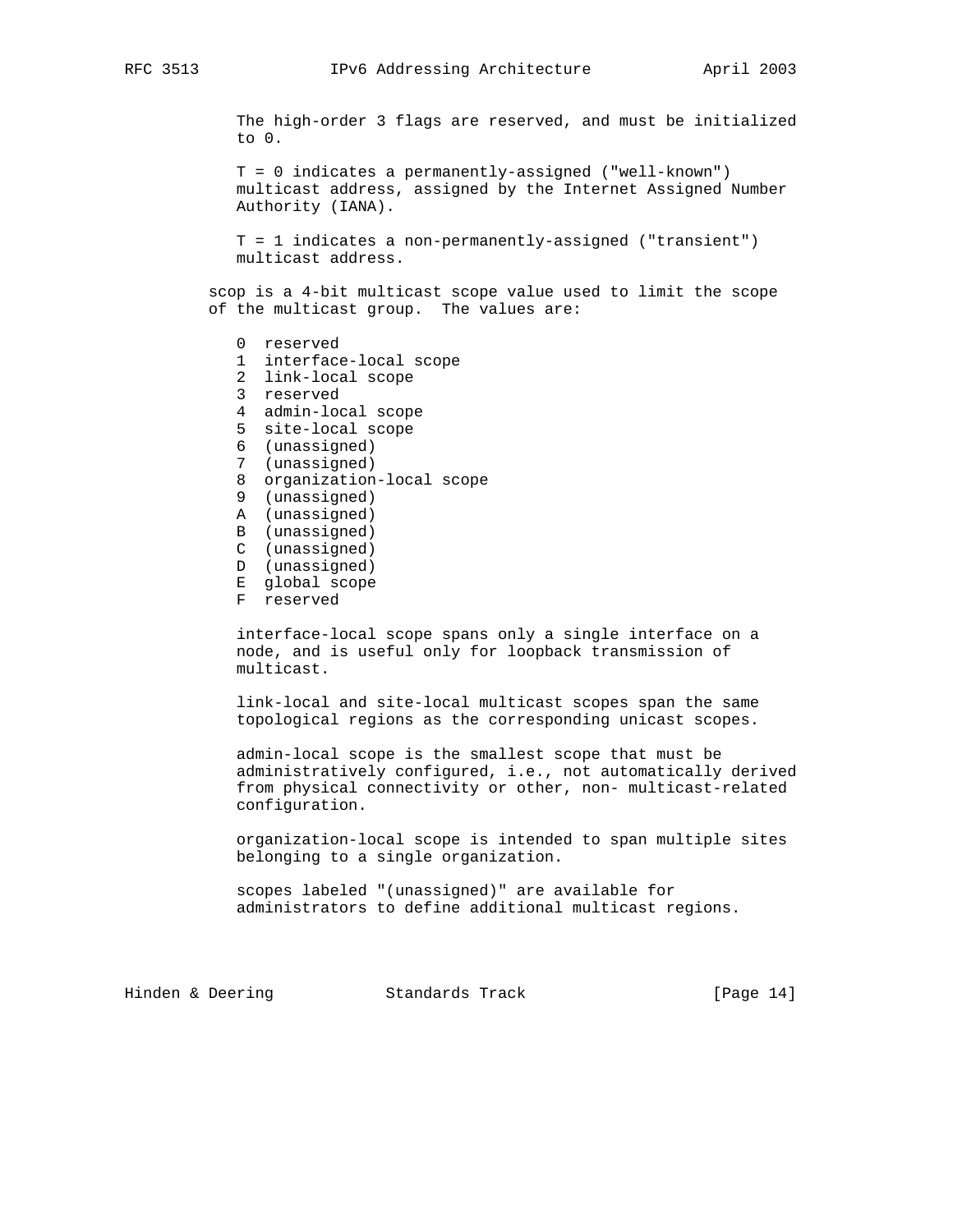group ID identifies the multicast group, either permanent or transient, within the given scope.

 The "meaning" of a permanently-assigned multicast address is independent of the scope value. For example, if the "NTP servers group" is assigned a permanent multicast address with a group ID of 101 (hex), then:

 FF01:0:0:0:0:0:0:101 means all NTP servers on the same interface (i.e., the same node) as the sender.

 FF02:0:0:0:0:0:0:101 means all NTP servers on the same link as the sender.

 FF05:0:0:0:0:0:0:101 means all NTP servers in the same site as the sender.

FF0E:0:0:0:0:0:0:101 means all NTP servers in the internet.

 Non-permanently-assigned multicast addresses are meaningful only within a given scope. For example, a group identified by the non permanent, site-local multicast address FF15:0:0:0:0:0:0:101 at one site bears no relationship to a group using the same address at a different site, nor to a non-permanent group using the same group ID with different scope, nor to a permanent group with the same group ID.

 Multicast addresses must not be used as source addresses in IPv6 packets or appear in any Routing header.

 Routers must not forward any multicast packets beyond of the scope indicated by the scop field in the destination multicast address.

 Nodes must not originate a packet to a multicast address whose scop field contains the reserved value 0; if such a packet is received, it must be silently dropped. Nodes should not originate a packet to a multicast address whose scop field contains the reserved value F; if such a packet is sent or received, it must be treated the same as packets destined to a global (scop E) multicast address.

2.7.1 Pre-Defined Multicast Addresses

 The following well-known multicast addresses are pre-defined. The group ID's defined in this section are defined for explicit scope values.

 Use of these group IDs for any other scope values, with the T flag equal to 0, is not allowed.

Hinden & Deering Standards Track [Page 15]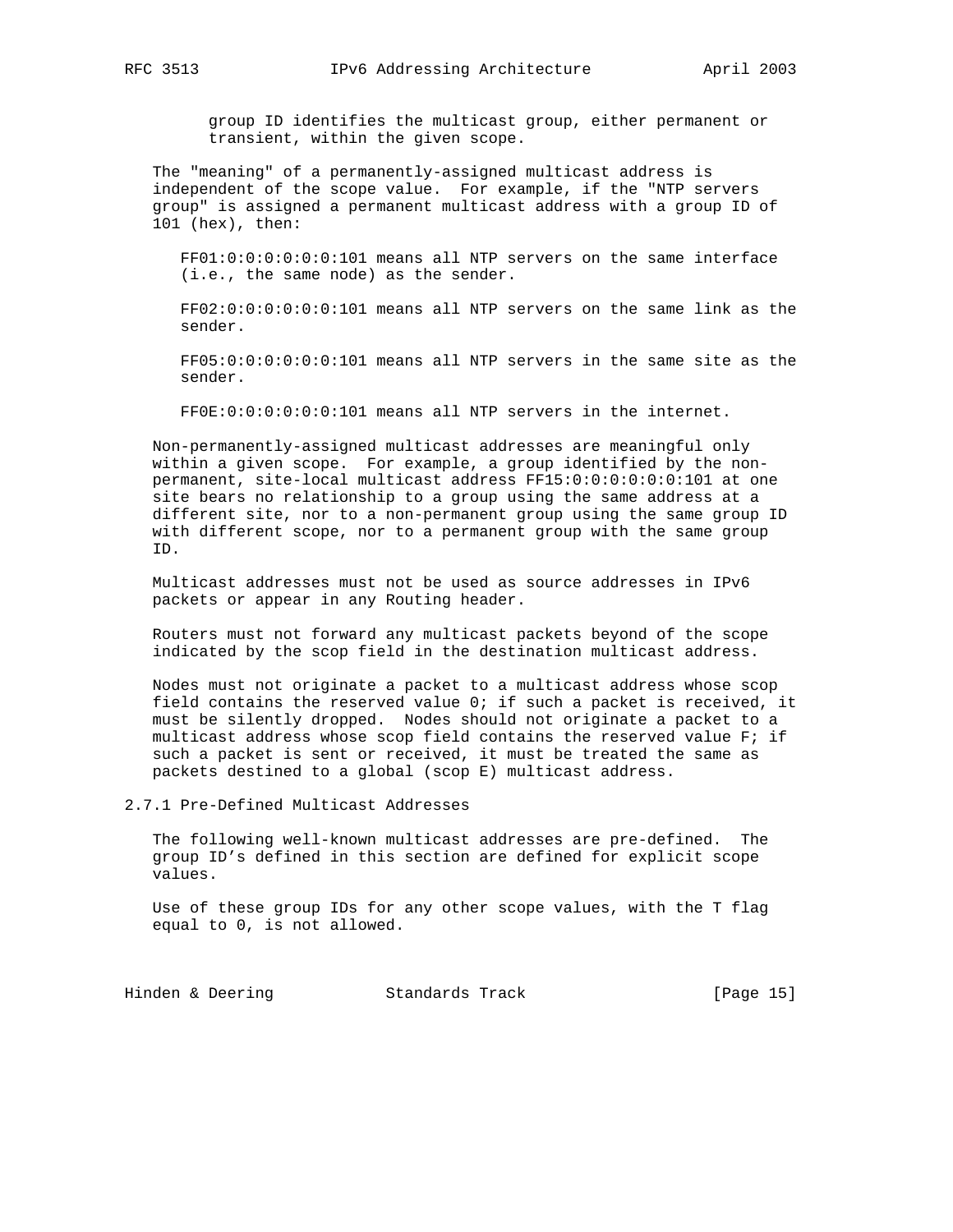Reserved Multicast Addresses: FF00:0:0:0:0:0:0:0

| ncpcive nuiteicape Addicppep. | 1 1 0 0 <b>-</b> 0 <b>-</b> 0 <b>-</b> 0 <b>-</b> 0 <b>-</b> 0 <b>-</b> 0 <b>-</b> 0 |
|-------------------------------|--------------------------------------------------------------------------------------|
|                               | FF01:0:0:0:0:0:0:0:0                                                                 |
|                               | FF02:0:0:0:0:0:0:0:0                                                                 |
|                               | FF03:0:0:0:0:0:0:0:0                                                                 |
|                               | FF04:0:0:0:0:0:0:0:0                                                                 |
|                               | FF05:0:0:0:0:0:0:0:0                                                                 |
|                               | FF06:0:0:0:0:0:0:0:0                                                                 |
|                               | FF07:0:0:0:0:0:0:0:0                                                                 |
|                               | FF08:0:0:0:0:0:0:0:0                                                                 |
|                               | FF09:0:0:0:0:0:0:0:0                                                                 |
|                               | FF0A:0:0:0:0:0:0:0:0                                                                 |
|                               | FFOR:0:0:0:0:0:0:0:0                                                                 |
|                               | FFOC: 0: 0: 0: 0: 0: 0: 0: 0                                                         |
|                               | FFOD:0:0:0:0:0:0:0:0                                                                 |
|                               | FF0E:0:0:0:0:0:0:0:0                                                                 |
|                               | FF0F:0:0:0:0:0:0:0:0                                                                 |

 The above multicast addresses are reserved and shall never be assigned to any multicast group.

| All Nodes Addresses: | FF01:0:0:0:0:0:0:1 |
|----------------------|--------------------|
|                      | FF02:0:0:0:0:0:0:1 |

 The above multicast addresses identify the group of all IPv6 nodes, within scope 1 (interface-local) or 2 (link-local).

|  | All Routers Addresses: | FF01:0:0:0:0:0:0:0:2 |
|--|------------------------|----------------------|
|  |                        | FF02:0:0:0:0:0:0:0:2 |
|  |                        | FF05:0:0:0:0:0:0:0:2 |

 The above multicast addresses identify the group of all IPv6 routers, within scope 1 (interface-local), 2 (link-local), or 5 (site-local).

Solicited-Node Address: FF02:0:0:0:0:1:FFXX:XXXX

 Solicited-node multicast address are computed as a function of a node's unicast and anycast addresses. A solicited-node multicast address is formed by taking the low-order 24 bits of an address (unicast or anycast) and appending those bits to the prefix FF02:0:0:0:0:1:FF00::/104 resulting in a multicast address in the range

FF02:0:0:0:0:1:FF00:0000

to

FF02:0:0:0:0:1:FFFF:FFFF

Hinden & Deering Standards Track [Page 16]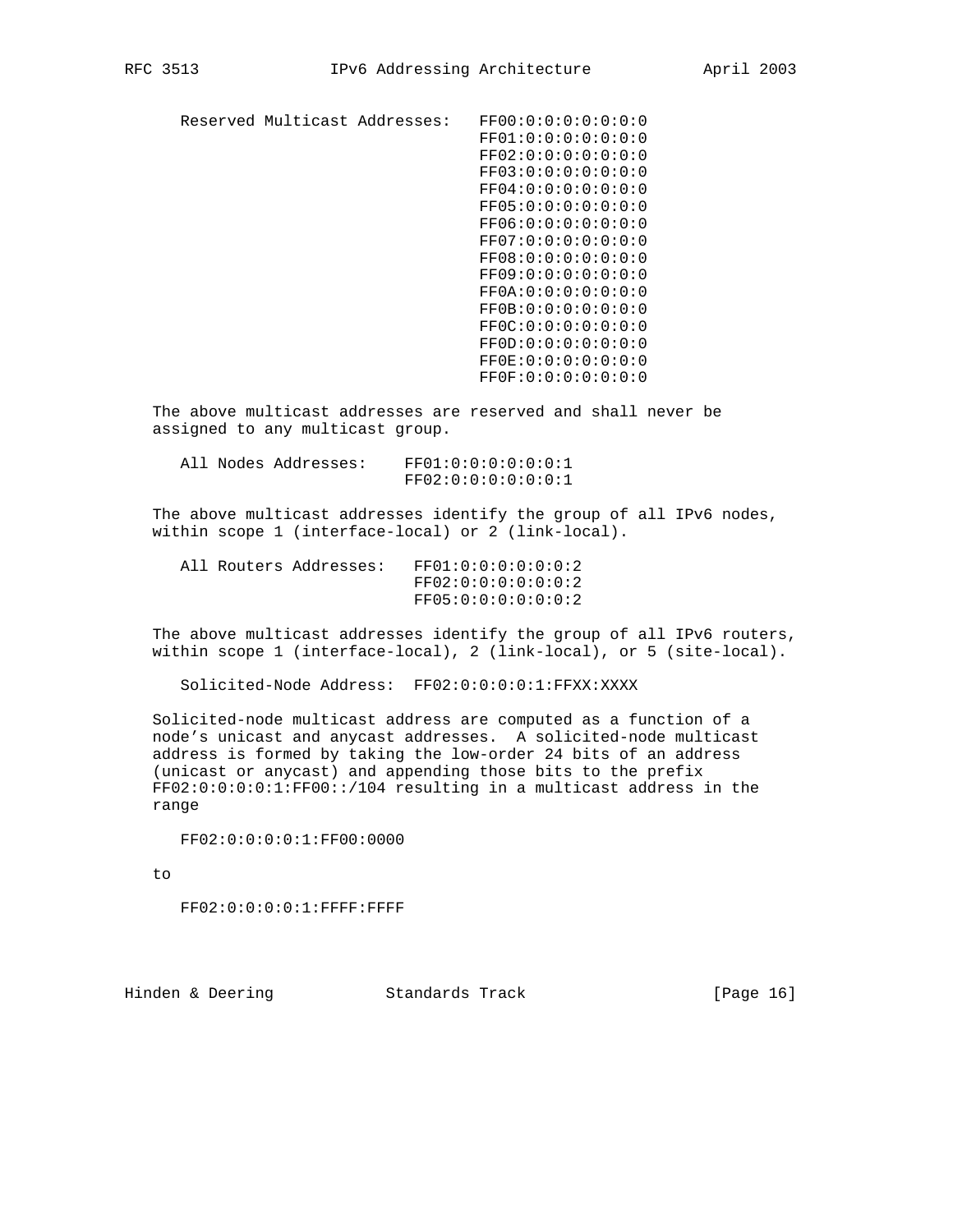For example, the solicited node multicast address corresponding to the IPv6 address 4037::01:800:200E:8C6C is FF02::1:FF0E:8C6C. IPv6 addresses that differ only in the high-order bits, e.g., due to multiple high-order prefixes associated with different aggregations, will map to the same solicited-node address thereby, reducing the number of multicast addresses a node must join.

 A node is required to compute and join (on the appropriate interface) the associated Solicited-Node multicast addresses for every unicast and anycast address it is assigned.

2.8 A Node's Required Addresses

 A host is required to recognize the following addresses as identifying itself:

- o Its required Link-Local Address for each interface.
- o Any additional Unicast and Anycast Addresses that have been configured for the node's interfaces (manually or automatically).
- o The loopback address.
- o The All-Nodes Multicast Addresses defined in section 2.7.1.
- o The Solicited-Node Multicast Address for each of its unicast and anycast addresses.
- o Multicast Addresses of all other groups to which the node belongs.

 A router is required to recognize all addresses that a host is required to recognize, plus the following addresses as identifying itself:

- o The Subnet-Router Anycast Addresses for all interfaces for which it is configured to act as a router.
- o All other Anycast Addresses with which the router has been configured.
- o The All-Routers Multicast Addresses defined in section 2.7.1.
- 3. Security Considerations

 IPv6 addressing documents do not have any direct impact on Internet infrastructure security. Authentication of IPv6 packets is defined in [AUTH].

Hinden & Deering Standards Track [Page 17]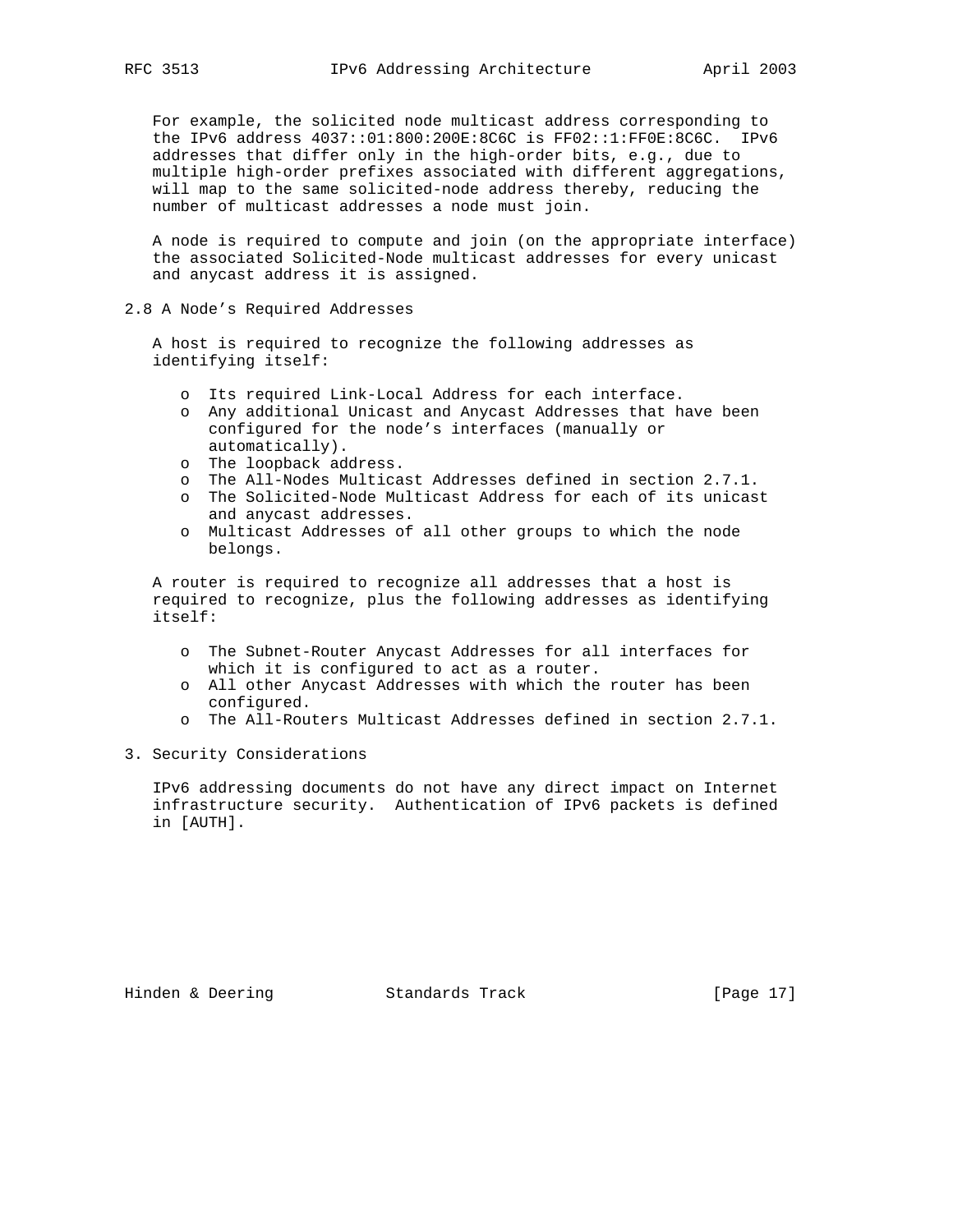# 4. IANA Considerations

 The table and notes at http://www.isi.edu/in notes/iana/assignments/ipv6-address-space.txt should be replaced with the following:

INTERNET PROTOCOL VERSION 6 ADDRESS SPACE

The initial assignment of IPv6 address space is as follows:

| Allocation                    | Prefix<br>(binary) | Fraction of<br>Address Space |
|-------------------------------|--------------------|------------------------------|
| Unassigned (see Note 1 below) | 0000 0000          | 1/256                        |
| Unassigned                    | 0000 0001          | 1/256                        |
| Reserved for NSAP Allocation  | 0000 001           | 1/128 [RFC1888]              |
| Unassigned                    | 0000 01            | 1/64                         |
| Unassigned                    | 0000 1             | 1/32                         |
| Unassigned                    | 0001               | 1/16                         |
| Global Unicast                | 001                | 1/8<br>[RFC2374]             |
| Unassigned                    | 010                | 1/8                          |
| Unassigned                    | 011                | 1/8                          |
| Unassigned                    | 100                | 1/8                          |
| Unassigned                    | 101                | 1/8                          |
| Unassigned                    | 110                | 1/8                          |
| Unassigned                    | 1110               | 1/16                         |
| Unassigned                    | 1111 0             | 1/32                         |
| Unassigned                    | 1111 10            | 1/64                         |
| Unassigned                    | 1111 110           | 1/128                        |
| Unassigned                    | 1111 1110 0        | 1/512                        |
| Link-Local Unicast Addresses  | 1111 1110 10       | 1/1024                       |
| Site-Local Unicast Addresses  | 1111 1110 11       | 1/1024                       |
| Multicast Addresses           | 1111 1111          | 1/256                        |

Notes:

- 1. The "unspecified address", the "loopback address", and the IPv6 Addresses with Embedded IPv4 Addresses are assigned out of the 0000 0000 binary prefix space.
- 2. For now, IANA should limit its allocation of IPv6 unicast address space to the range of addresses that start with binary value 001. The rest of the global unicast address space (approximately 85% of the IPv6 address space) is reserved for future definition and use, and is not to be assigned by IANA at this time.

Hinden & Deering Standards Track [Page 18]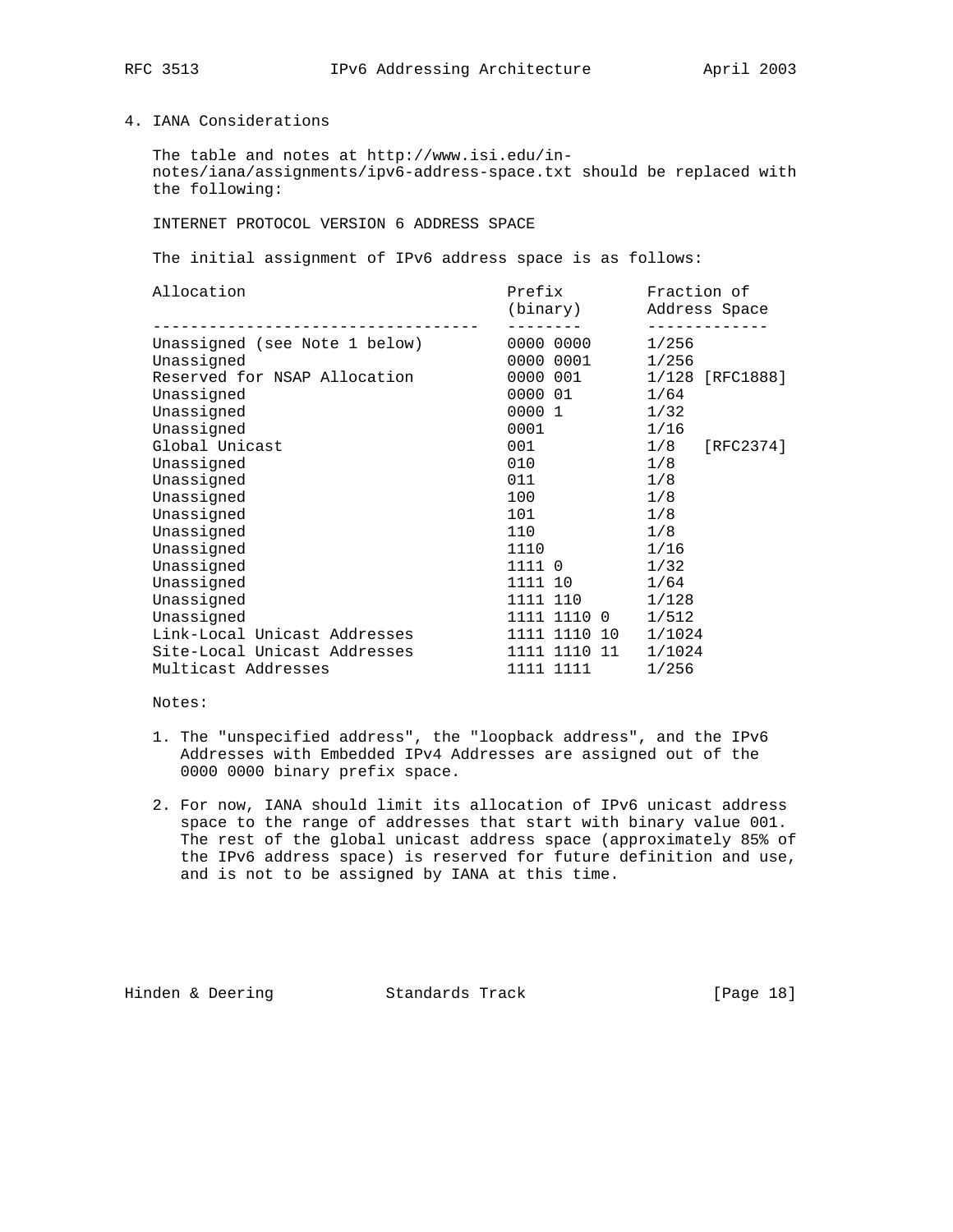## 5. References

- 5.1 Normative References
	- [IPV6] Deering, S. and R. Hinden, "Internet Protocol, Version 6 (IPv6) Specification", RFC 2460, December 1998.

 [RFC2026] Bradner, S., "The Internet Standards Process -- Revision 3", BCP 9 , RFC 2026, October 1996.

#### 5.2 Informative References

- [ANYCST] Partridge, C., Mendez, T. and W. Milliken, "Host Anycasting Service", RFC 1546, November 1993.
- [AUTH] Kent, S. and R. Atkinson, "IP Authentication Header", RFC 2402, November 1998.
- [AGGR] Hinden, R., O'Dell, M. and S. Deering, "An Aggregatable Global Unicast Address Format", RFC 2374, July 1998.
- [CIDR] Fuller, V., Li, T., Yu, J. and K. Varadhan, "Classless Inter-Domain Routing (CIDR): An Address Assignment and Aggregation Strategy", RFC 1519, September 1993.
- [ETHER] Crawford, M., "Transmission of IPv6 Packets over Ethernet Networks", RFC 2464, December 1998.
- [EUI64] IEEE, "Guidelines for 64-bit Global Identifier (EUI-64) Registration Authority", http://standards.ieee.org/regauth/oui/tutorials/EUI64.html, March 1997.
- [FDDI] Crawford, M., "Transmission of IPv6 Packets over FDDI Networks", RFC 2467, December 1998.
- [MASGN] Hinden, R. and S. Deering, "IPv6 Multicast Address Assignments", RFC 2375, July 1998.
- [NSAP] Bound, J., Carpenter, B., Harrington, D., Houldsworth, J. and A. Lloyd, "OSI NSAPs and IPv6", RFC 1888, August 1996.
- [PRIV] Narten, T. and R. Draves, "Privacy Extensions for Stateless Address Autoconfiguration in IPv6", RFC 3041, January 2001.
- [TOKEN] Crawford, M., Narten, T. and S. Thomas, "Transmission of IPv6 Packets over Token Ring Networks", RFC 2470, December 1998.

Hinden & Deering Standards Track [Page 19]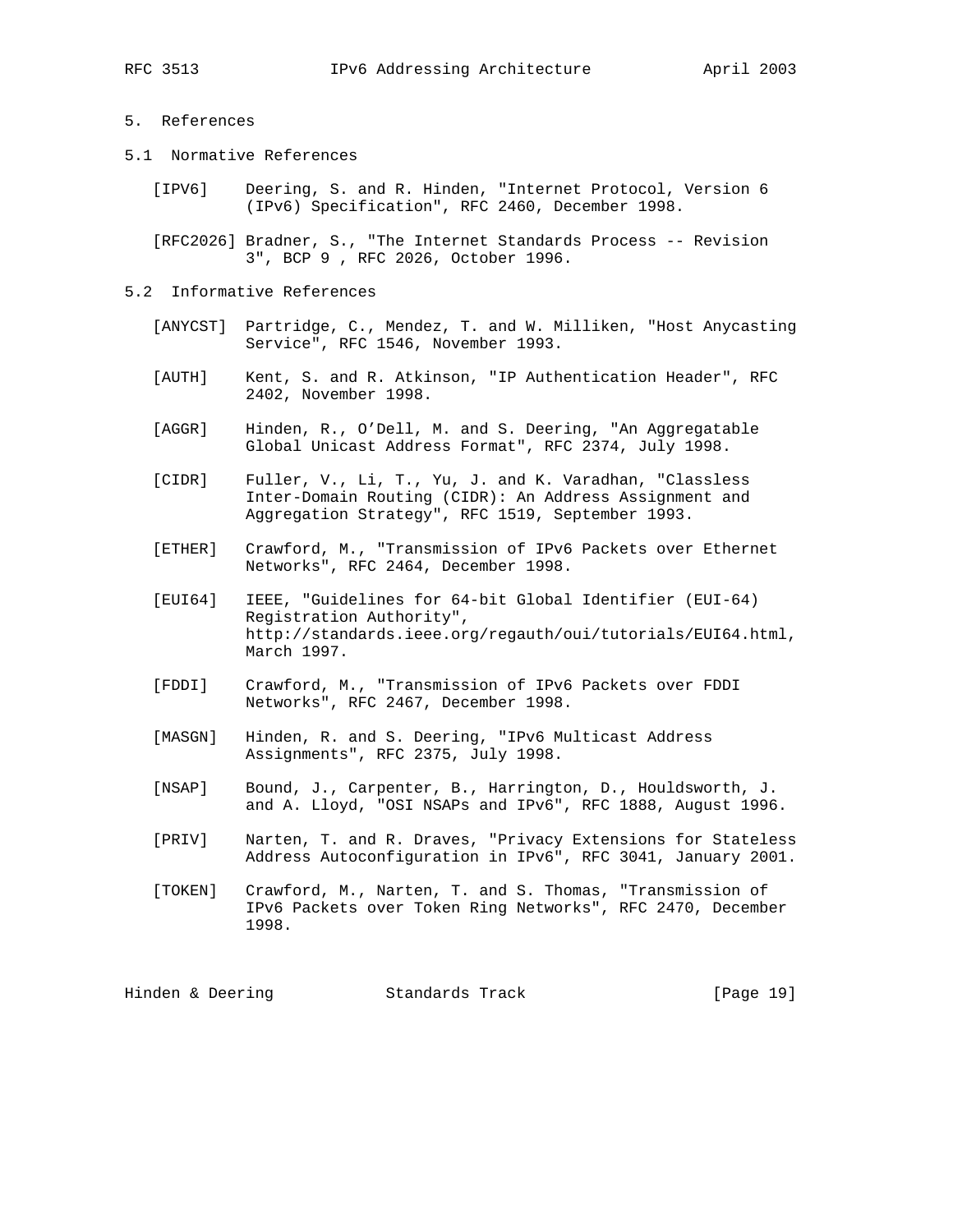[TRAN] Gilligan, R. and E. Nordmark, "Transition Mechanisms for IPv6 Hosts and Routers", RFC 2893, August 2000.

Hinden & Deering Standards Track [Page 20]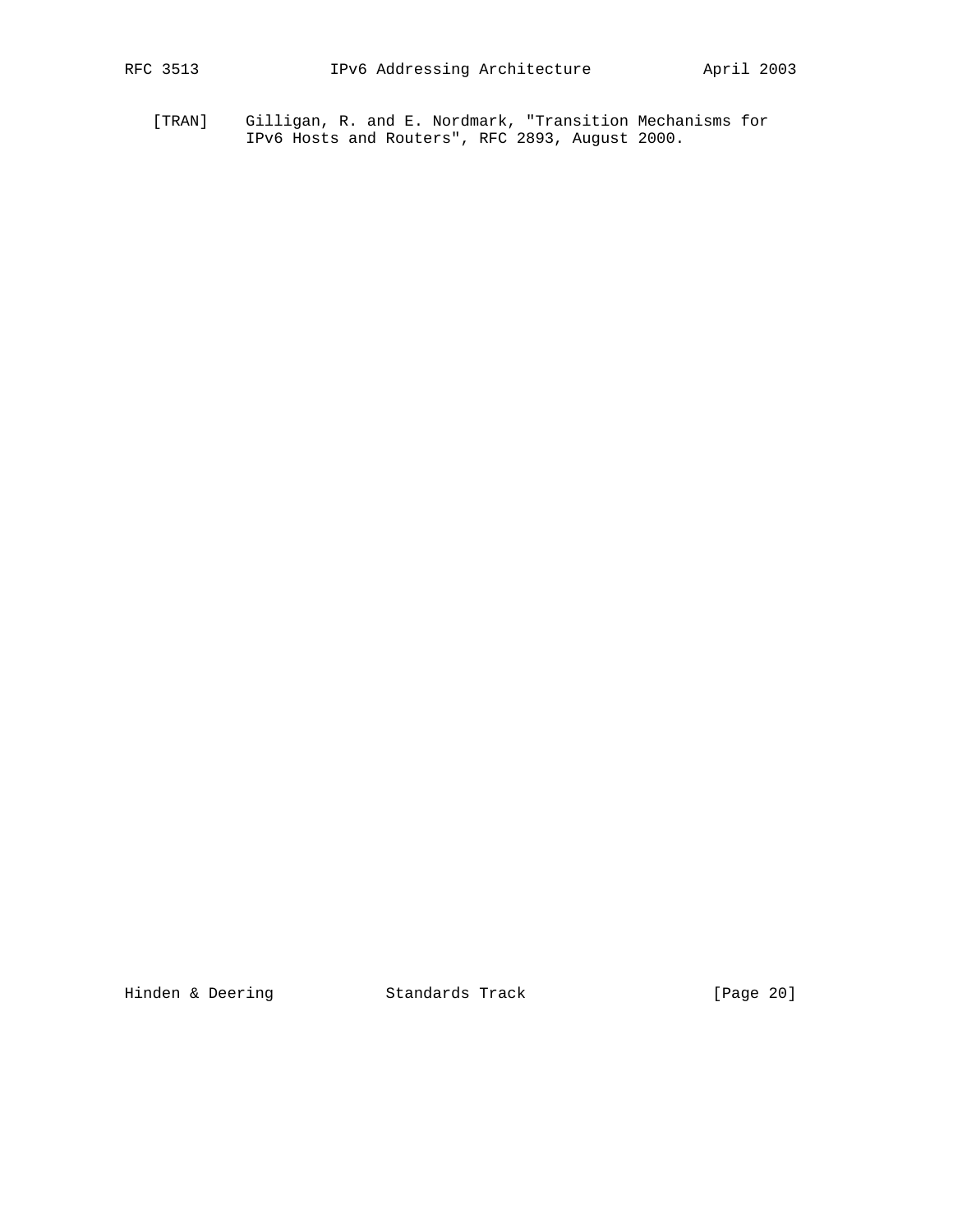APPENDIX A: Creating Modified EUI-64 format Interface Identifiers

 Depending on the characteristics of a specific link or node there are a number of approaches for creating Modified EUI-64 format interface identifiers. This appendix describes some of these approaches.

Links or Nodes with IEEE EUI-64 Identifiers

The only change needed to transform an IEEE EUI-64 identifier to an interface identifier is to invert the "u" (universal/local) bit. For example, a globally unique IEEE EUI-64 identifier of the form:

 where "c" are the bits of the assigned company\_id, "0" is the value of the universal/local bit to indicate global scope, "g" is individual/group bit, and "m" are the bits of the manufacturer selected extension identifier. The IPv6 interface identifier would be of the form:

The only change is inverting the value of the universal/local bit.

Links or Nodes with IEEE 802 48 bit MAC's

 [EUI64] defines a method to create a IEEE EUI-64 identifier from an IEEE 48bit MAC identifier. This is to insert two octets, with hexadecimal values of 0xFF and 0xFE, in the middle of the 48 bit MAC (between the company\_id and vendor supplied id). For example, the 48 bit IEEE MAC with global scope:

Hinden & Deering Standards Track [Page 21]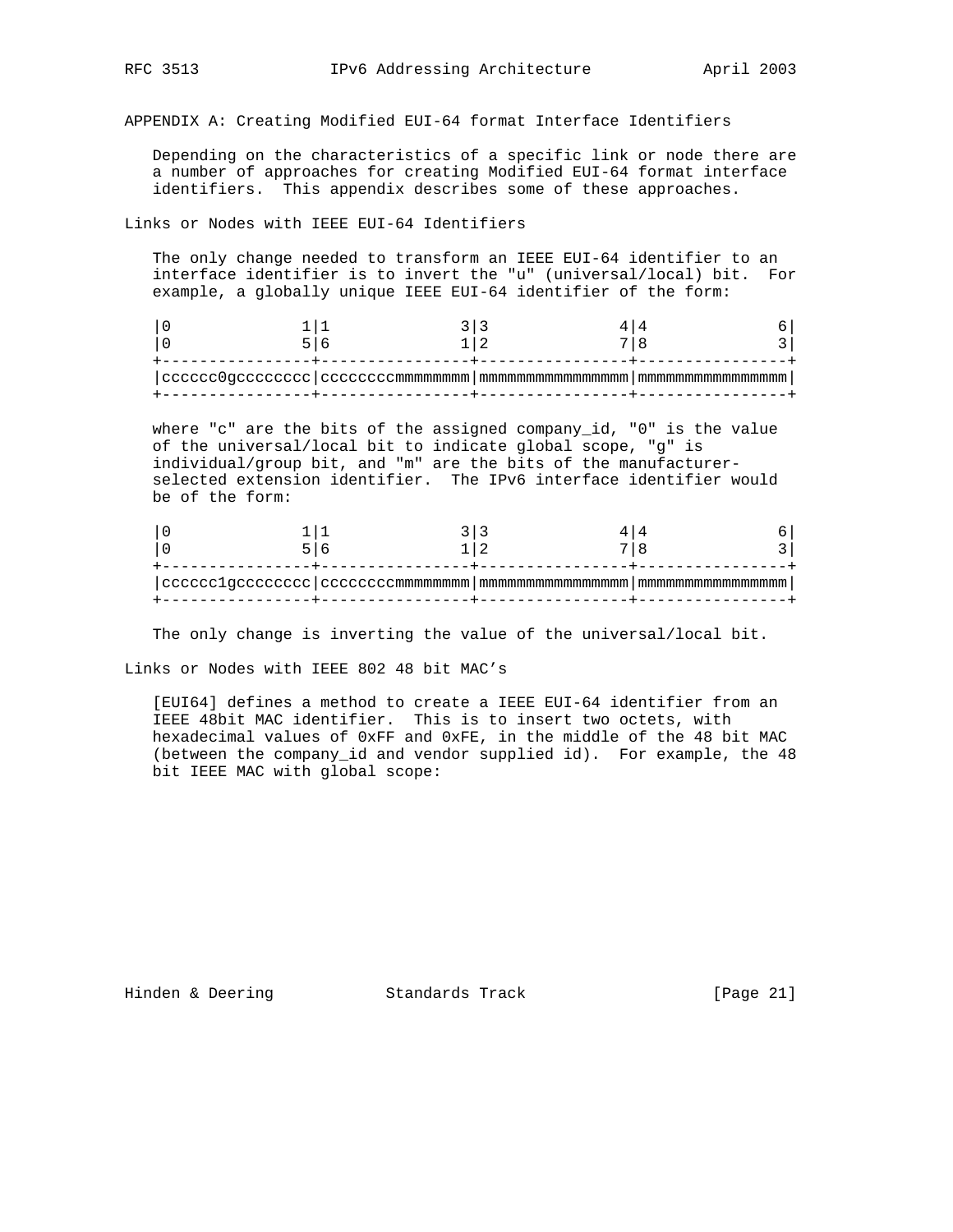where "c" are the bits of the assigned company\_id, "0" is the value of the universal/local bit to indicate global scope, "g" is individual/group bit, and "m" are the bits of the manufacturer selected extension identifier. The interface identifier would be of the form:

| $ {\rm cccccc1gcccccccc  }$ $ {\rm cccccc11111111} \,11111110$ mmmmmmmm $ $ mmmmmmmmmmmmmmmm |  |  |  |
|----------------------------------------------------------------------------------------------|--|--|--|
|                                                                                              |  |  |  |
|                                                                                              |  |  |  |

 When IEEE 802 48bit MAC addresses are available (on an interface or a node), an implementation may use them to create interface identifiers due to their availability and uniqueness properties.

Links with Other Kinds of Identifiers

 There are a number of types of links that have link-layer interface identifiers other than IEEE EIU-64 or IEEE 802 48-bit MACs. Examples include LocalTalk and Arcnet. The method to create an Modified EUI- 64 format identifier is to take the link identifier (e.g., the LocalTalk 8 bit node identifier) and zero fill it to the left. For example, a LocalTalk 8 bit node identifier of hexadecimal value 0x4F results in the following interface identifier:

| 516 |  | 414 |
|-----|--|-----|
|     |  |     |

 Note that this results in the universal/local bit set to "0" to indicate local scope.

Links without Identifiers

 There are a number of links that do not have any type of built-in identifier. The most common of these are serial links and configured tunnels. Interface identifiers must be chosen that are unique within a subnet-prefix.

Hinden & Deering Standards Track [Page 22]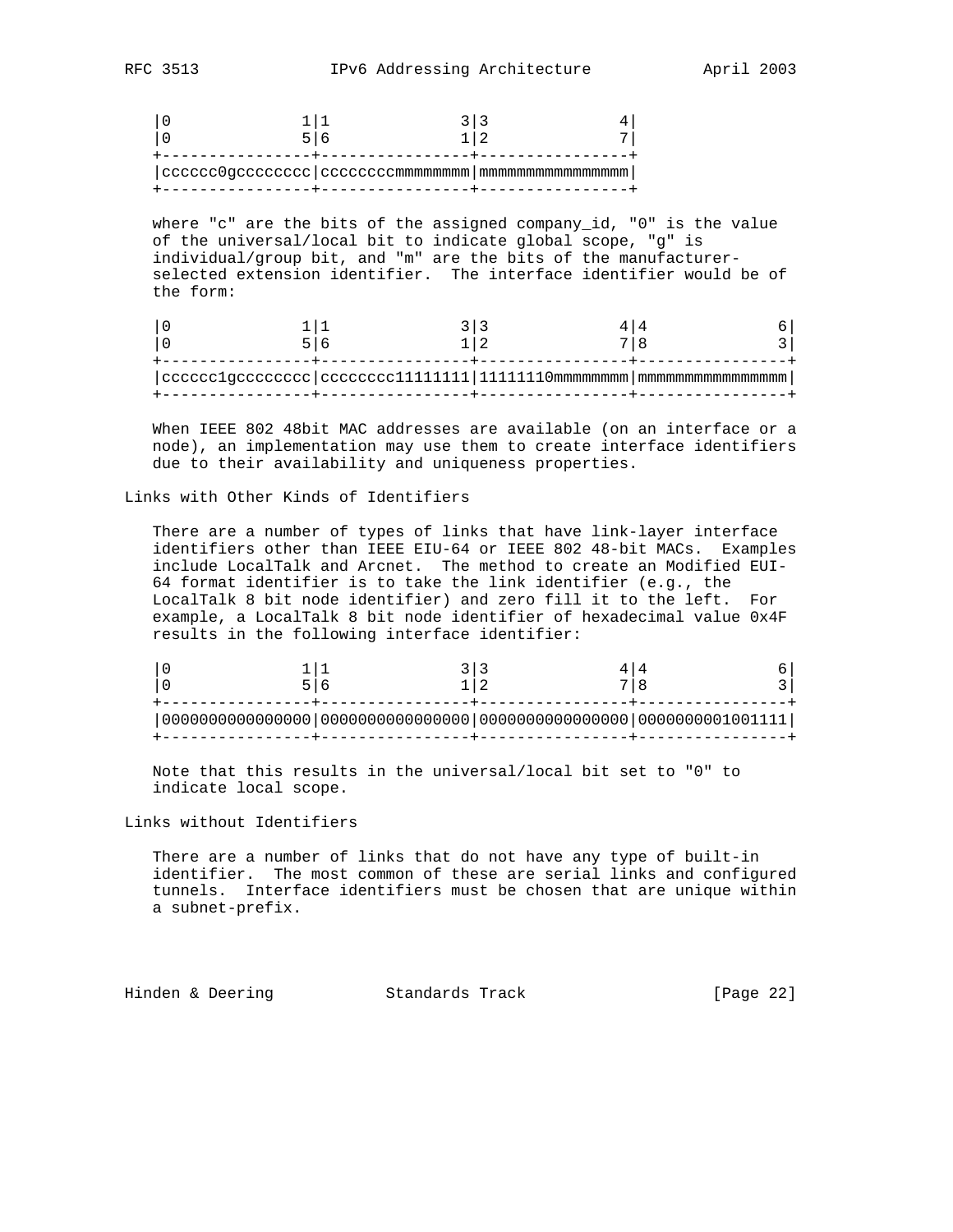When no built-in identifier is available on a link the preferred approach is to use a global interface identifier from another interface or one which is assigned to the node itself. When using this approach no other interface connecting the same node to the same subnet-prefix may use the same identifier.

 If there is no global interface identifier available for use on the link the implementation needs to create a local-scope interface identifier. The only requirement is that it be unique within a subnet prefix. There are many possible approaches to select a subnet-prefix-unique interface identifier. These include:

 Manual Configuration Node Serial Number Other node-specific token

 The subnet-prefix-unique interface identifier should be generated in a manner that it does not change after a reboot of a node or if interfaces are added or deleted from the node.

 The selection of the appropriate algorithm is link and implementation dependent. The details on forming interface identifiers are defined in the appropriate "IPv6 over <link>" specification. It is strongly recommended that a collision detection algorithm be implemented as part of any automatic algorithm.

Hinden & Deering Standards Track [Page 23]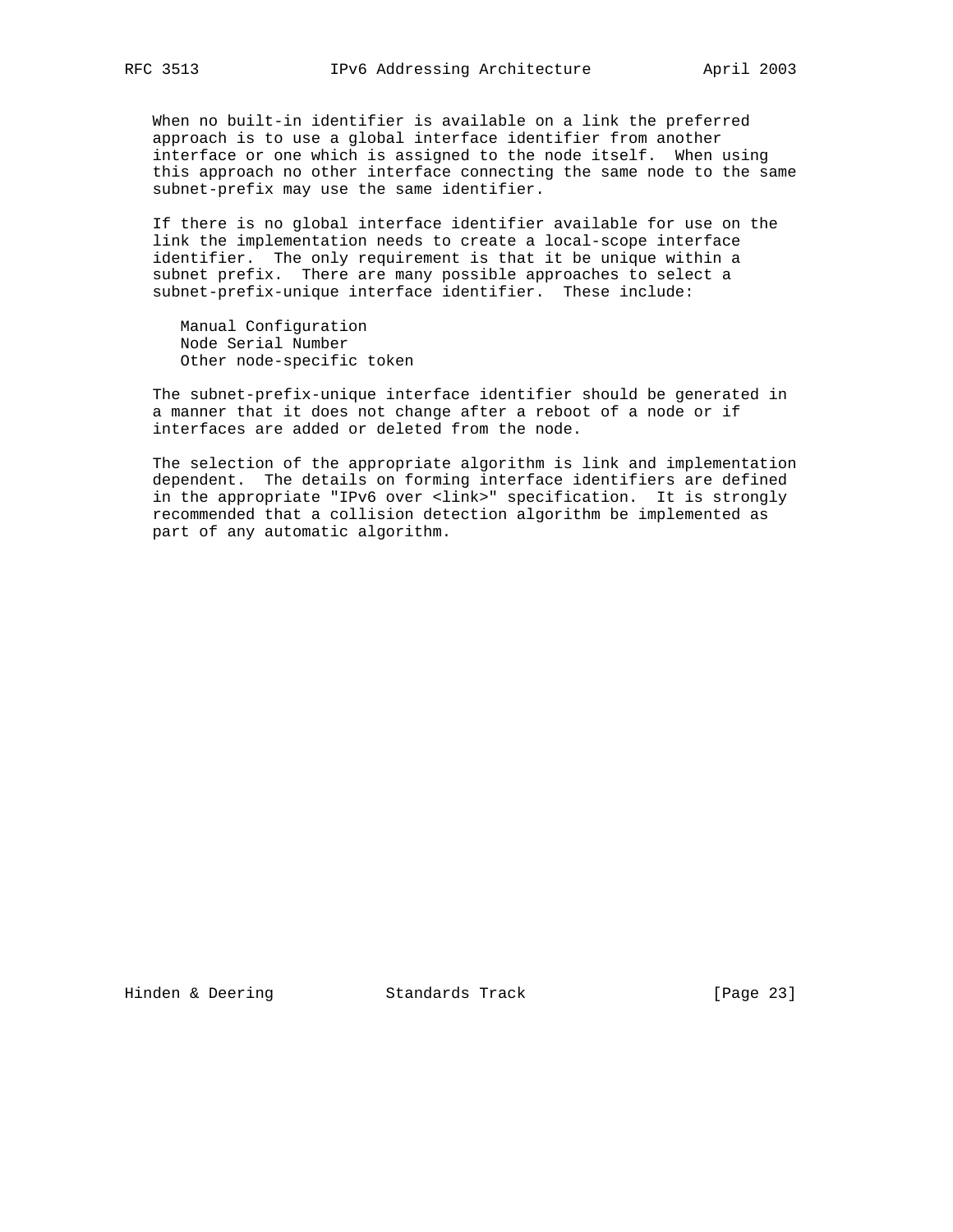APPENDIX B: Changes from RFC-2373

 The following changes were made from RFC-2373 "IP Version 6 Addressing Architecture":

- Clarified text in section 2.2 to allow "::" to represent one or more groups of 16 bits of zeros.
- Changed uniqueness requirement of Interface Identifiers from unique on a link to unique within a subnet prefix. Also added a recommendation that the same interface identifier not be assigned to different machines on a link.
- Change site-local format to make the subnet ID field 54-bit long and remove the 38-bit zero's field.
- Added description of multicast scop values and rules to handle the reserved scop value 0.
- Revised sections 2.4 and 2.5.6 to simplify and clarify how different address types are identified. This was done to insure that implementations do not build in any knowledge about global unicast format prefixes. Changes include:
	- o Removed Format Prefix (FP) terminology
	- o Revised list of address types to only include exceptions to global unicast and a singe entry that identifies everything else as Global Unicast.
	- o Removed list of defined prefix exceptions from section 2.5.6 as it is now the main part of section 2.4.
- Clarified text relating to EUI-64 identifiers to distinguish between IPv6's "Modified EUI-64 format" identifiers and IEEE EUI- 64 identifiers.
- Combined the sections on the Global Unicast Addresses and NSAP Addresses into a single section on Global Unicast Addresses, generalized the Global Unicast format, and cited [AGGR] and [NSAP] as examples.
- Reordered sections 2.5.4 and 2.5.5.
- Removed section 2.7.2 Assignment of New IPv6 Multicast Addresses because this is being redefined elsewhere.
- Added an IANA considerations section that updates the IANA IPv6 address allocations and documents the NSAP and AGGR allocations.
- Added clarification that the "IPv4-compatible IPv6 address" must use global IPv4 unicast addresses.
- Divided references in to normative and non-normative sections.
- Added reference to [PRIV] in section 2.5.1
- Added clarification that routers must not forward multicast packets outside of the scope indicated in the multicast address.
- Added clarification that routers must not forward packets with source address of the unspecified address.
- Added clarification that routers must drop packets received on an interface with destination address of loopback.
- Clarified the definition of IPv4-mapped addresses.

Hinden & Deering Standards Track [Page 24]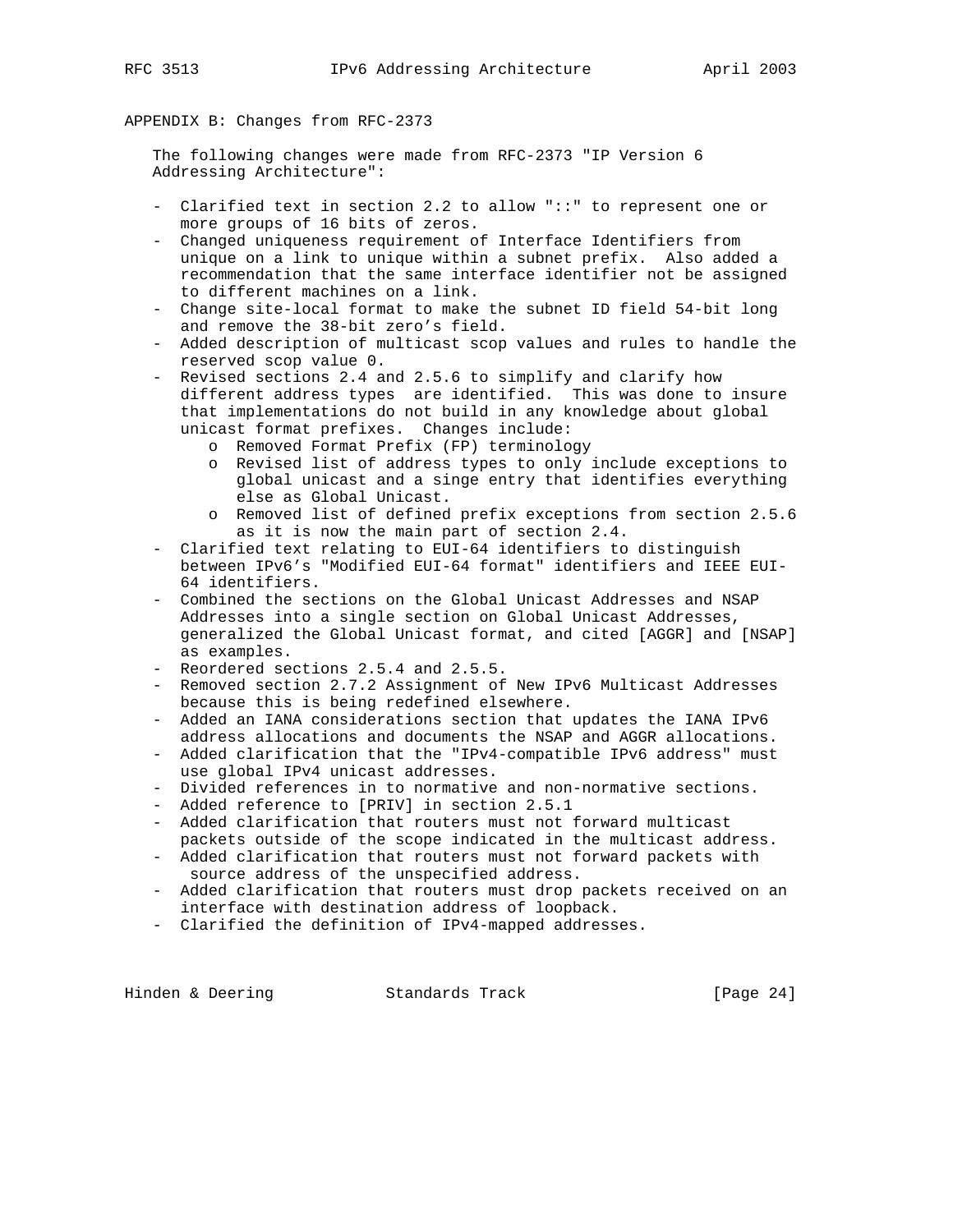- Removed the ABNF Description of Text Representations Appendix.
- Removed the address block reserved for IPX addresses.
- Multicast scope changes:
	- o Changed name of scope value 1 from "node-local" to "interface-local"
	- o Defined scope value 4 as "admin-local"
- Corrected reference to RFC1933 and updated references.
- Many small changes to clarify and make the text more consistent.

Authors' Addresses

 Robert M. Hinden Nokia 313 Fairchild Drive Mountain View, CA 94043 USA

 Phone: +1 650 625-2004 EMail: hinden@iprg.nokia.com

 Stephen E. Deering Cisco Systems, Inc. 170 West Tasman Drive San Jose, CA 95134-1706 USA

 Phone: +1 408 527-8213 EMail: deering@cisco.com

Hinden & Deering Standards Track [Page 25]